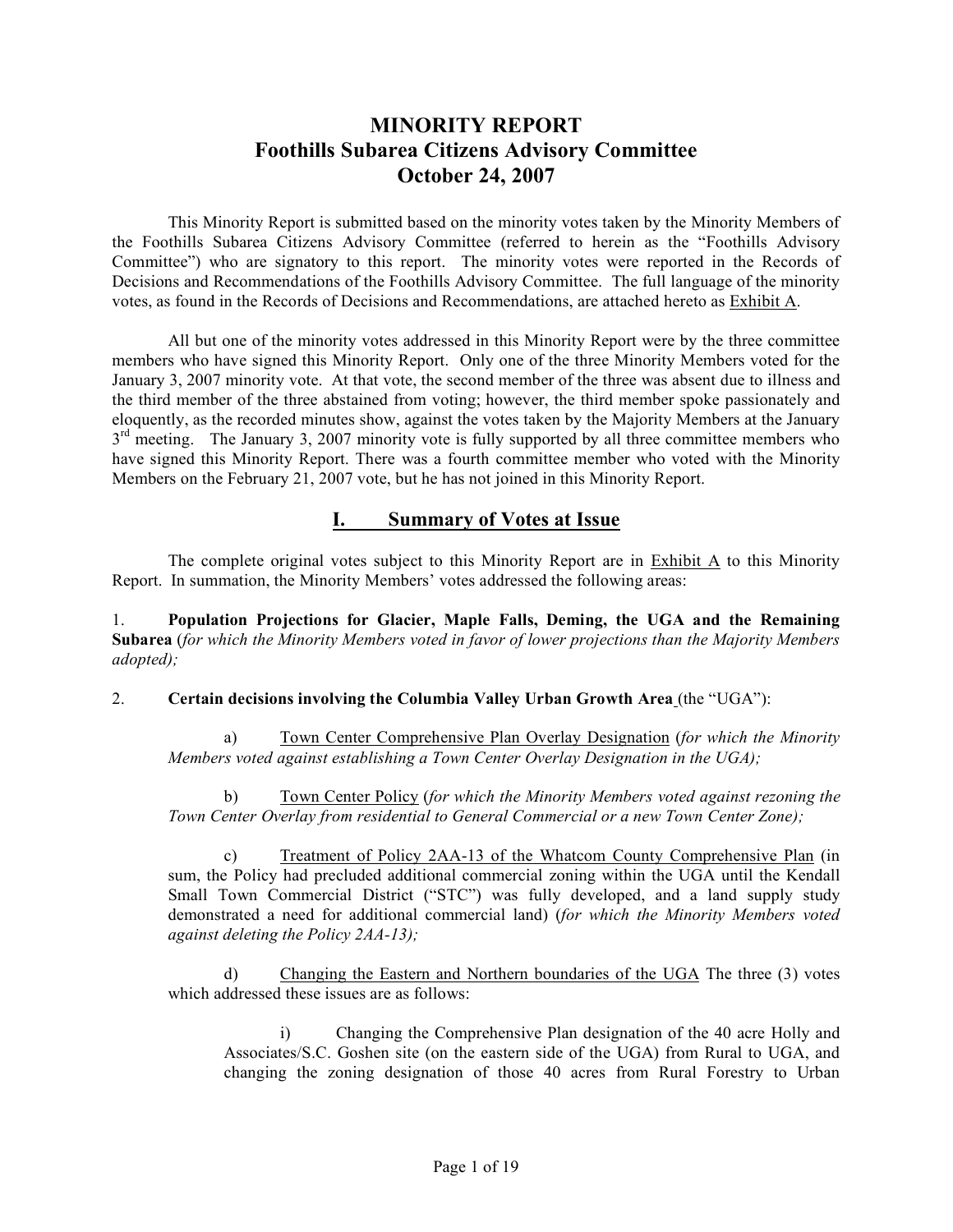Residential 4 ("UR4") *(for which the Minority Members voted against changing either of the two designations);* and

ii) Adding 'Potential Planned Light Impact Industrial Designations' within and/or bordering on the UGA to the Map of Land Use Alternatives. If the original 40 acres of 'Planned' Light Impact Industrial acreage are built out, an additional 40 acres of the 'Potential' Planned Light Impact Industrial acreage will be added to the UGA; that additional 40 acres can be either within the existing UGA or outside of and bordering on the UGA. Please see the relevant section of Foothills Advisory Committee's Policy Matrix which is found in Exhibit A to this Report, under the June 27, 2007 Record of Decisions and Recommendations. (*The Minority Members voted against the addition of a 'potential' light impact industrial zone).*

3. **Cluster Zoning in the Rural Area** *(for which the Minority Members voted in favor of no cluster zoning in the Rural Zones).*

4. **Concurrency requirements for developments** *(for which the Minority Members voted in favor of concurrency requirements).*

As a comment, the Recommended Subarea Plan does not identify which decisions were by vote as opposed to consensus, so the reader of the Plan does not know of these issues.

The following report will address the Minority Members' concerns and issues which lead to each of their votes on the votes listed above, and will conclude with an analysis of the consequences of the Majority Members' Votes, and the Minority Members' disagreement with the Subarea Plan recommended by the Majority Members.

# **II. Reasons for each Minority Vote**

#### 1. **Population Projections**

a) **Difference in population projection formula between Prof. McLaughlin and EcoNorthwest**: On July 19, 2006, Prof. John McLaughlin of Western Washington University delivered a slide presentation on population projections to the Foothills Advisory Committee,. He discussed his analysis of population projections and population biology as it applies to the Foothills Subarea. His input was requested as an alternative to population projections which had been presented by EcoNorthwest to the Foothills Advisory Committee. EcoNorthwest is a consulting firm previously utilized by the Whatcom County Council for population projections. EcoNorthwest was hired by Studio Cascade to develop a population forecast for the Foothills Subarea.

#### *Please note that* a *copy of the slide presentation can be obtained from Prof. McLaughlin*.

Prof. McLaughlin says that his formula is logarithmic and bottom-up whereas EcoNorthwest's formula is exponential and top-down. The McLaughlin formula utilizes 'feedback' which, according to Prof. McLaughlin, is not addressed by EcoNorthwest. To assess accuracy of his formula, Prof. McLaughlin tested his formula against historical population growth data, and compared the success of his formula to the correlation of the EcoNorthwest formula against historical population growth. Prof. McLaughlin stated that, when the two formulas were tested against historical growth patterns, his formula was far more accurate than EcoNorthwest's formula.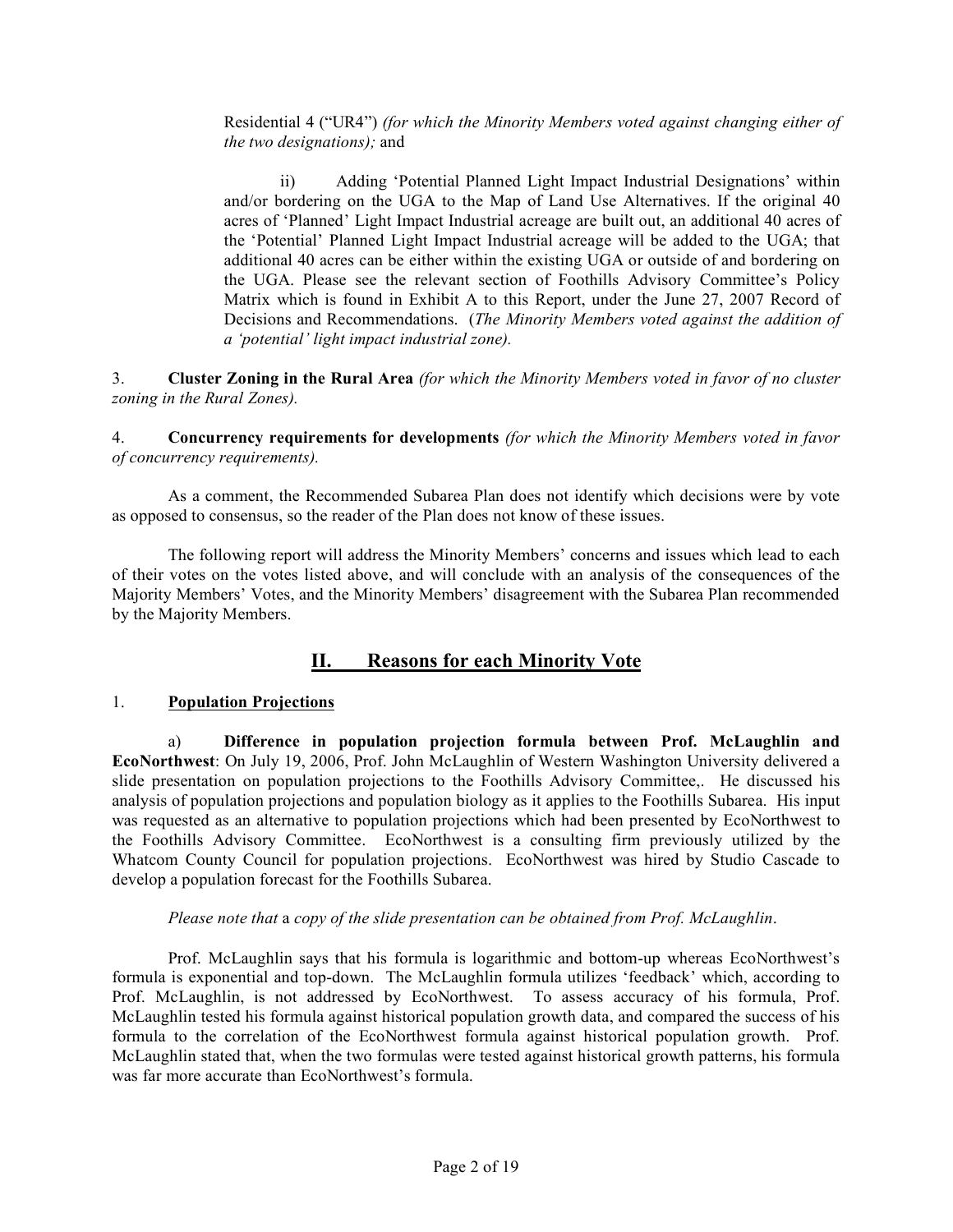Prof. McLaughlin's population projections indicate that the population growth over the 20 year term of the Subarea Plan will be significantly lower than the growth projected by EcoNorthwest.

b) **Majority Members' votes to exceed EcoNorthwest's Recommended Population Projections.** EcoNorthwest had recommended the Baseline (or mid-level) population projection for the entire Foothills Subarea, including the UGA and the STCs. The Majority Members did not follow that professional recommendation and instead voted for higher population projections for Glacier, the Columbia Valley UGA and the Remaining Subarea (that is, the portion of the Subarea which is outside of the STCs and the UGA).

c) **Conclusion.** The Minority Members voted against the Majority Members' positions supporting or exceeding the EcoNorthwest population projection recommendations. The Minority Members concluded that Prof. McLaughlin's population projections for the Foothills Subarea are more accurate than the EcoNorthwest projections.

#### 2. **Establishment of a Town Center Overlay in the UGA**

a) Adding a town center overlay is premature as the UGA has not yet developed as a municipality. First the community needs to establish a municipal identity, and then the location of the town center will be driven by the location of the municipal center.

b) Adding a zoning provision for a town center commercial/industrial center is premature as the UGA has not yet developed a municipal identity or structure.

#### 3. **Removing Whatcom County Comprehensive Plan Policy 2AA-13**

Deleting the Whatcom County Comprehensive Plan Policy 2AA-13 was not justified by the facts, as very little development has occurred in the Kendall STC since the original Policy was adopted in December 1999 by the County Council.

The original Policy 2AA-13 is as follows:

*"Preclude additional commercial zoning within the urban growth area until the Small Town Commercial district in Kendall is fully developed and a land supply study demonstrates a need for additional commercial land."*

Policy 2AA-13 would have precluded commercial development in the UGA until the Kendall STC had been built out. As of October 2007, only an addition to the Fire District site (which was not qualified for commercial development anyway) and the 1,200 square foot addition to the Paradise Store have been built in the Kendall STC since December 1999. No good faith argument can be made that the Kendall STC zone has been "fully developed" since December 1999.

## **4. Changing the Eastern and Northern Boundaries of the UGA**

**a) General. T**he Foothills Advisory Committee, by consensus, relocated the southern boundary of the UGA so as to reduce sprawl in accordance with the planning goals of the GMA. The boundary was moved north from the Mount Baker Highway to the southern edge of the Paradise development.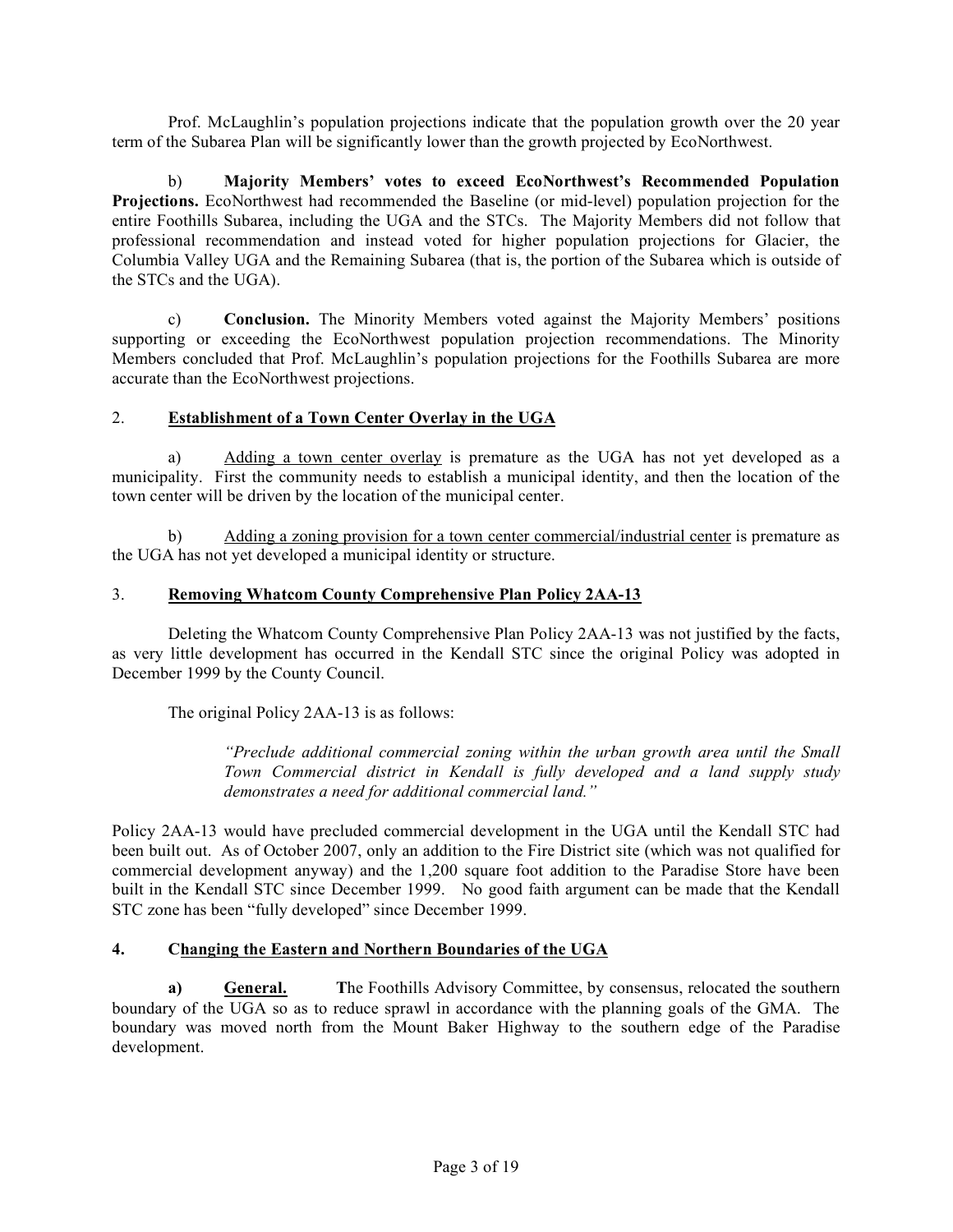The Majority Members however subsequently took two votes which had the results of moving the eastern boundary of the UGA further east and of potentially moving the northern boundary of the UGA further west. The Minority Members disagreed with those votes for the following reasons.

**b) Eastern Boundary: 40 Acre Holly and Associates/S.C. Goshen Site.** Changing the Whatcom County Comprehensive Plan designation of the 40 acre Holly and Associates/S.C. Goshen site from Rural to UGA, and changing the zoning designation of those 40 acres from Rural Forestry to UR4 were not justified by the land use needs analysis conducted by the Foothills Advisory Committee. There is sufficient acreage in the original UGA, even as reduced by moving its southern boundary north of Kendall, to meet the population projections, without the need to change either the Whatcom County Comprehensive Plan designation or the zoning of these 40 acres.

**c) Northern Boundary: Light Impact Industrial Acres.** Based on Studio Cascade's expert analysis of land use requirements discussed below, the Minority Members do not think that potential additional light impact industrial acres are needed at all, whether within the UGA or outside the UGA. The current 40 planned acres are sufficient, and certainly there is no justification for an additional 40 acres, for a total of 80 acres which is possible under the Recommended Subarea Plan.

The maximum amount recommended by the consultant Studio Cascade in its report entitled "Whatcom County Foothills Subarea Plan Industrial Land Forecast 2017/2027" dated as of June 15, 2007, is 32 net developable acres. *(See the following paragraph for the definition of 'net developable'.)*

The concluding paragraph of the Industrial Land Forecast is reprinted below:

"The forecast demand for net developable<sup>1</sup> industrial land within the entire subarea can be calculated as follows:

Forecast industrial employment growth in the subarea 2007-2017 = 53 to 85 employees Ratio of industrial employee per acre of industrial land  $= 8$  to 12 employees/net acre **Forecast industrial land demand in the subarea in 2017 = 5 to 11 acres**

Forecast industrial employment growth in the subarea in 2017-2027 = 89 to  $167$ employees Ratio of industrial employee per acre of industrial land = 8 to 12 employees/net acre **Forecast industrial land demand in the subarea in 2027 = 8 to 21 acres"**

 $1$  "Net developable" industrial land is the acres needed for industrial uses after subtracting areas with development limitations such as steep slope, flood areas, and other critical areas, and land needed for rightsof-way, utilities, infrastructure, and open space.

*Please note that a copy of Studio Cascade's Industrial Land Forecast report can be obtained from Whatcom County Planning and Development Services.*

The Recommended Subarea Plan instead provides for:

i) a minimum of 40 acres of land zoned for planned light impact industrial development,

ii) plus an additional 40 potential acres for light impact industrial development already within the UGA (for an aggregate total of 80 acres within the UGA),

iii) plus an additional 80 potential acres for light impact industrial development entirely outside of the UGA.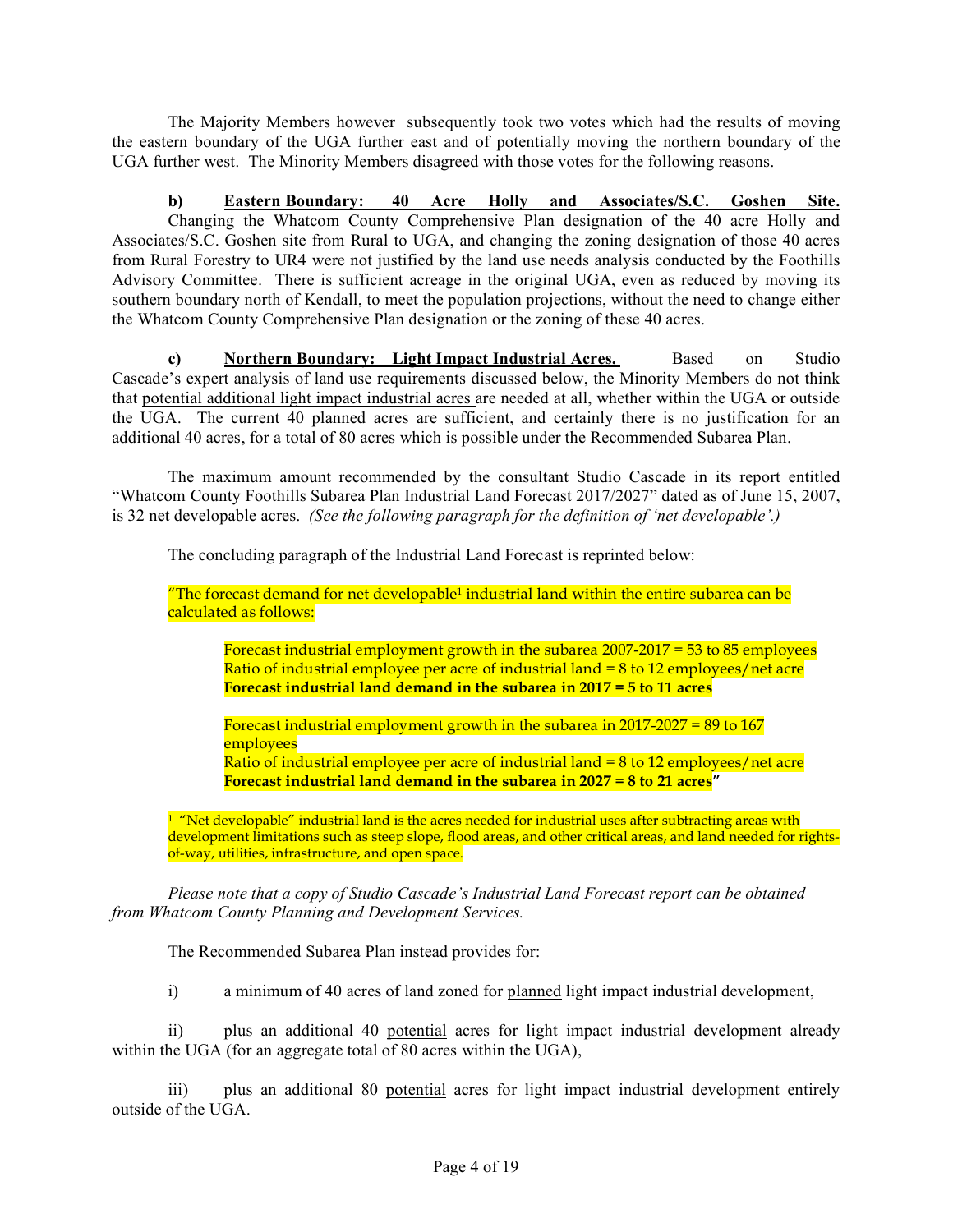If the original 40 acres are built-out, an additional 40 acres may be added, as approved by the Majority Members, for a total of 80 acres specifically committed to by the Recommended Subarea Plan. The potential additional 80 acres, in addition to the committed 80 acres, are a fallback in case the committed acres cannot be used. Although the total 160 acres for planned and potential light impact industrial use are in essence a moving target which are intended to maximize options for choice of the committed 80 acres, there are two problems with this vote.

First, even accounting for 'net developable' industrial land, as defined above, the ultimate, capped, 80 acres exceeds Studio Cascade's recommended total as of 2027 of 18 acres to 32 acres. Even assuming that the 32 acres of industrial land forecast for 2027 is in fact reached, the 48 acre excess proposed in the Recommended Subarea Plan is far too much. There is no justification for that excess, and as such the capped acreage should be reduced to 40 acres. The Recommended Subarea Plan approach of permitting 80 acres to be developed for light impact industrial land provides for far more industrial land than the Subarea will support or need.

The Growth Management Act, RCW 36.70A.130 and .215, provides for five and seven year 'look-backs', which would be the more appropriate method to determine whether or not it is proper to change the size of the UGA. It is inappropriate to dramatically over-size for future growth now, and adjustments in the UGA could be made early on in the 20 year planning period by the look-back process which will look at market factors, long before land supply is used up. The look-back process will bring the subarea plan into compliance with actual growth, and will implement measures to make sure that the subarea plan and UGA meet current needs.

Second, the recommended language lays the groundwork for expansion of the boundaries of the UGA for the entire 160 acres, notwithstanding the Majority Members' caveat to 'ensure that the total acreage does not increase' beyond 80 acres in the event of any boundary change due to the 'potential' light impact industrial land acreage. The Minority Members are concerned that it would be an easy jump from 'potential' to 'permanent' status of the approved 'potential' light impact industrial land scheme, thus possibly expanding the light impact industrial acreage (even if within the UGA) and possibly expanding the boundaries of the UGA (if the additional required acreage cannot be found within the UGA).

## 5. **Cluster Development in Rural Zone Area**

Cluster development in the Rural Zone does not support rural character. Rural character not only preserves natural landscapes of the rural area, but must also foster traditional rural lifestyles, rural based economies, and opportunities to live and work in the rural area *(with credit to one of Futurewise's briefs in the Gold Star Resorts case for this phrasing).*

As stated by the Court of Appeals of the State of Washington, Division 1, in its opinion in the case of Gold Star Resorts, Inc v. Futurewise, Western Washington Growth Management Hearings Board and Whatcom County (*Court of Appeals, Division One, No. 58379-4-1, filed August 27, 2007*), several of the Growth Management Hearings Boards have held that 'Rural' contemplates no more than one house per five acres. Cluster development does not meet that definition even if the math equates to one house per five acres, because of the density of housing accomplished by cluster development. And cluster development has the consequence of creating a denser, urban feel subdivision and encourages more growth than single-family homes built on separate lots.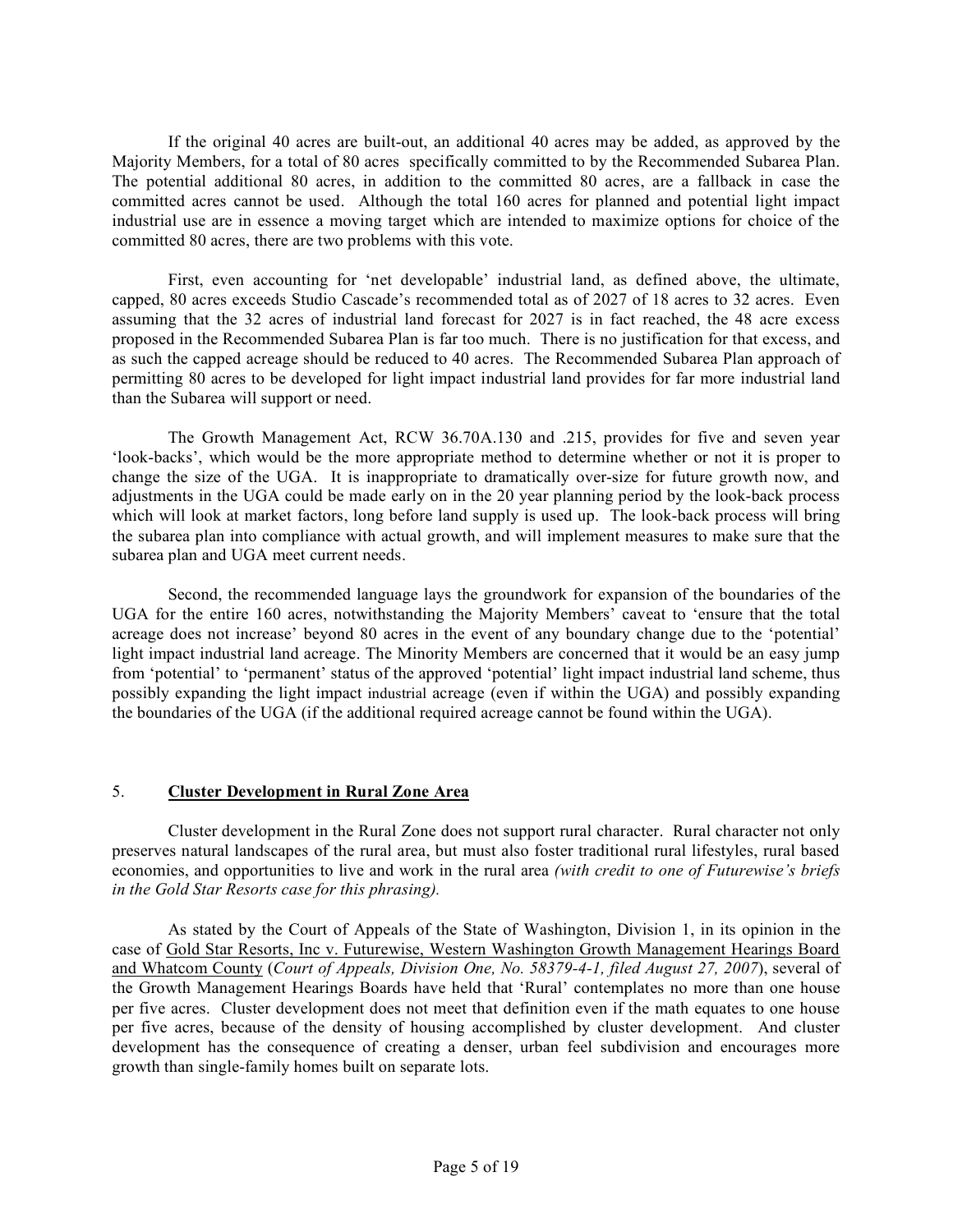In addition, as discussed further below in Section III b), seventy-six percent (76%) of the respondents to the Questionnaire circulated by the Foothills Advisory Committee support continuing "*the type of single-family and rural residential patterns we now have in the Foothills".* The only way to honor the 76% of the residents who answered the Questionnaire and who wished to maintain the single-family and rural residential patterns currently existing, would be to prohibit cluster development in the Rural zone. That prohibition would follow the prohibition on cluster development in the Rural Forestry zone which was adopted by the Foothills Advisory Committee.

For these reasons, the Minority Members voted against cluster zoning in the Rural area.

#### 6. **Concurrency**

The Minority Members had originally proposed to the Foothills Subarea Committee and to the consultant, Studio Cascade, a provision for the Draft Subarea Plan which would have provided that developers must have in place all infrastructure within one (1) year of commencing construction on a development. The Minority Members' proposal was the following:

• *It is the policy of Whatcom County that all statutory and regulatory concurrency requirements must be met at the same time as the issuance of any building permit. Public services shall be built and available within one year of commencement of construction with evidence of ability to complete.*

The Policy proposed instead by Studio Cascade utilized only the Minority Members' first sentence but then omitted the critical change proposed by the Minority Members of a timing provision dramatically shorter than the 6 years currently in place in Whatcom County. The Minority Members in fact support the idea of concurrency and completion of infrastructure *before* the home building is started, but acknowledge the difficulty of both politically and practically accomplishing such an aggressive policy. Therefore, the Minority Members proposed a one (1) year time frame for completion of public services infrastructure.

Regarding the comments at a recent meeting of the Foothills Advisory Committee that the proposal was inappropriate for a Subarea Plan, the Minority Members wished to send a message to the County Council that they supported tightening the existing concurrency ordinance so as to shorten the compliance period from 6 years to a shorter time period and to thus make the ordinance more effective.

The Minority Members wish to avoid future developments where the infrastructure is never completed by the developer, or was flawed, notwithstanding the current concurrency ordinance. The carrying capacities of proposed developments must be dealt with now, to avoid future problems. If the carrying capacity does not exist and cannot be provided for contemporaneously, developments should not be built.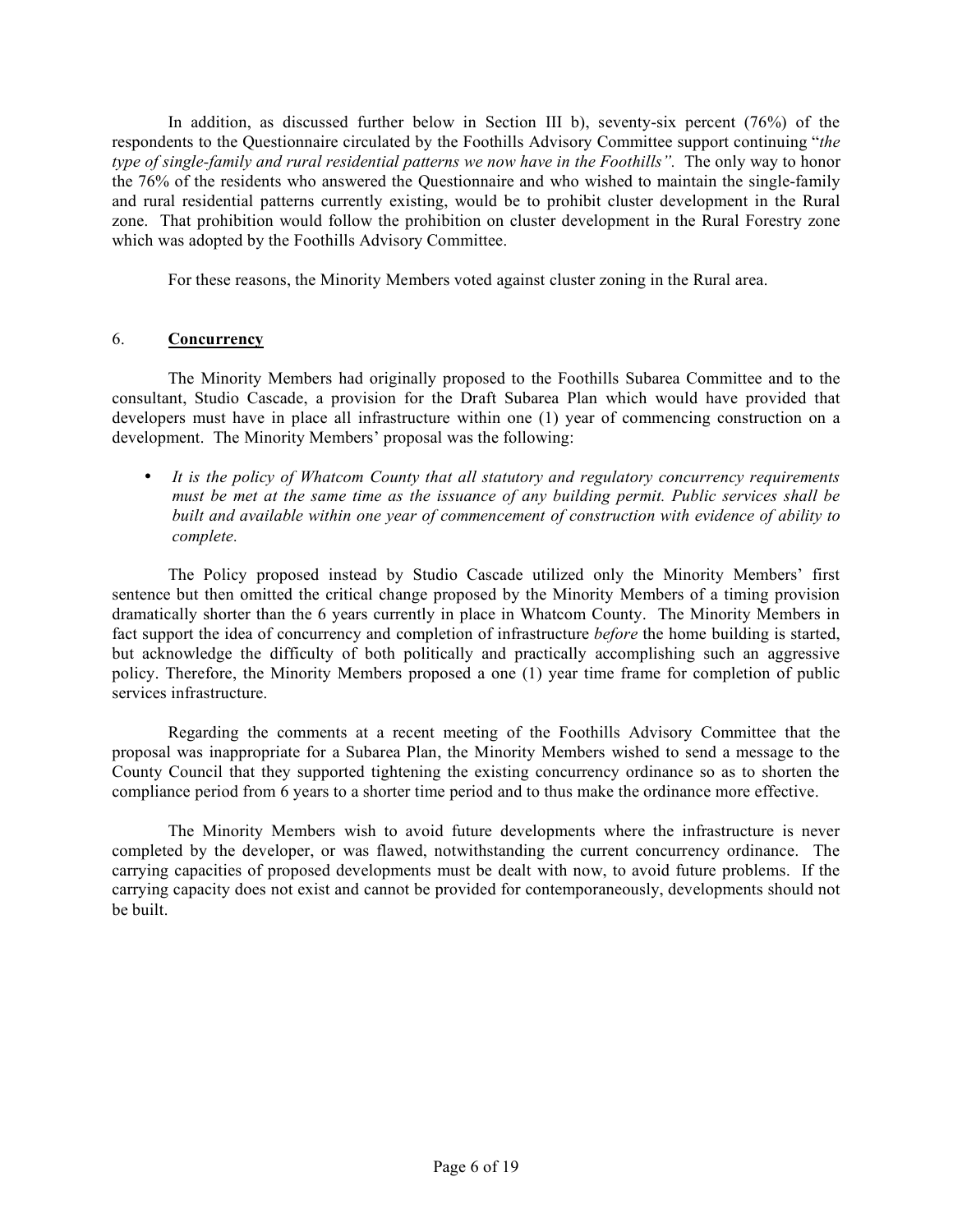# **III. Totality of Policies, Goals and the Text of the Recommended Subarea Plan**

In anticipation of questions about the fact that the Minority Members were in consensus on the majority of the decisions made by the Foothills Advisory Committee, the Minority Members wish to state that although they were in consensus when certain decisions were made, they do not believe that the Recommended Subarea Plan goes as far as they had hoped and anticipated. The consequent result is that the totality of the text of the Plan does not have the impact that the Minority Members expected from their consensus decisions. It was one thing to adopt individual decisions as the planning process proceeded, but it is completely different to see how the combined decisions were reflected in the text of the Recommended Subarea Plan. The provisions of the Recommended Subarea Plan which support growth and economic development far outweigh the provisions which protect rural character and the environment. The integrated, cumulative impact and effect of all components of the final Plan were less protective of rural character and the environment than anticipated by the Minority Members.

# **IV. Consequences of the Majority Votes**

1. **Population Projections** As a consequence of voting for population projections that were contrary to both the recommendations of Professor John McLaughlin and to the recommendation of EcoNorthwest, the Majority Members then had to plan for more growth throughout the entire Subarea. Higher growth projections came at the cost of protecting the rural character of the Foothills. As a matter of fact, many of the land use policies in the Recommended Subarea Plan for the Small Town Commercial zones contemplate additional growth rather than maintaining rural character. By way of example, encouraging apartments on the upper stories of buildings in the STCs will give more of an urban feel to the STCs than presently exists, but appears to have been added to accommodate more population growth.

In addition, planning for more growth without an in-depth analysis of carrying capacity does not serve to maintain rural character. Although the Foothills Advisory Committee balanced population projections against available land, and did look at current water and sewer connection potentials, there was no analysis by the Foothills Advisory Committee of the following carrying capacity issues, notwithstanding requests by the Minority Members to do so:

- impact on or drawdown of the Columbia Valley aquifer, or any cone of depression which would result from a dramatic increase in the drawdown of the aquifer, with consequent results on ground water, creeks and rivers, private wells, and salmon and other fish habitat.
- the highly permeable soils of the Columbia Valley, to determine whether or not there would be either (1) adequate aquifer recharge to provide sufficient water for all residents, the Fish Hatchery and the Nooksack River, or (2) sufficient filtration to filter out impurities created by more housing and roads, so as to avoid pollution of our water.
- any increase in Level of Service traffic and road issues on the Subarea roads that will likely be caused by increase in population.
- any increase in taxes for schools, fire service, parks, sheriff assistance or emergency medical assistance.
- input and feedback from Water Resource Inventory Area 1 ("WRIA 1") with regard to regional storm water management.
- safety routes for emergency evacuations from the UGA (forest fire, volcanic activity, land slides, etc.), which currently has only two exit and entry routes into and out of the UGA which is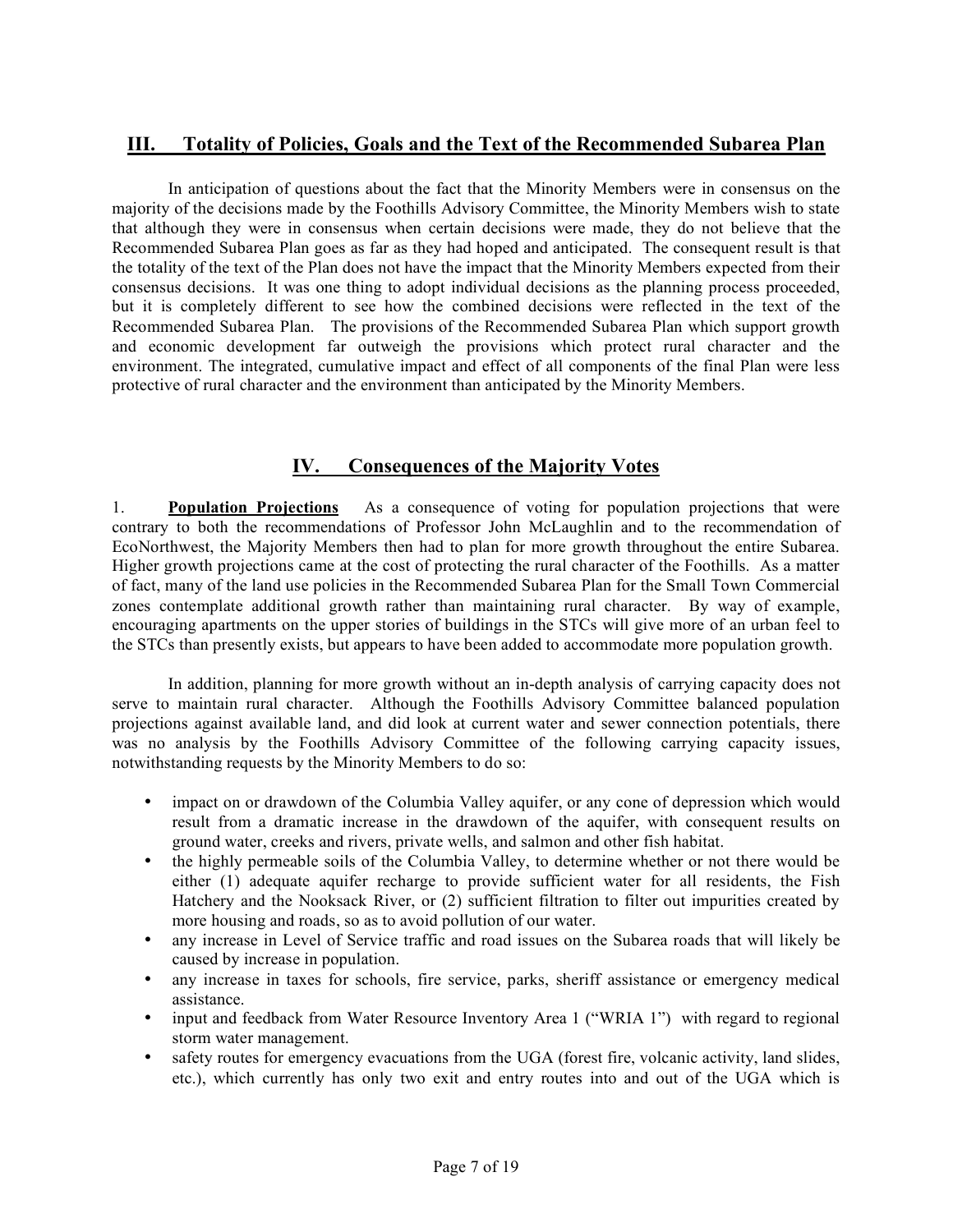proposed to have at least half of the population of the Foothills, as well as safety routes for emergency evacuations from the rest of the Foothills.

These carrying capacity issues, as well as other carrying capacity issues which could be raised by other parties, should have been addressed by the Foothills Advisory Committee.

#### 2. **A second consequence of the Majority Members' Votes is that the Recommended Plan does not give sufficient weight to several of the mandates from the Foothills Subarea Residents obtained through Vision Week workshops, the UGA workshop and the Kendall STC workshop, and the Questionnaire Responses from 379 residents of the Foothills Subarea.**

In support of this statement, we have quoted below certain sections (which include the full indicated question as well as the response analysis) from the Questionnaire Response Report that the Advisory Committee utilized in its review and preparation of the Recommended Subarea Plan:

#### a) **density policy in UGA**

| <b>Land Use/Housing</b>                                                                                                                         | <b>Strongly</b><br><b>Aaree</b> |       | Agree Disagree Strongly | <b>Disagree</b> | <b>Opinion</b>          |
|-------------------------------------------------------------------------------------------------------------------------------------------------|---------------------------------|-------|-------------------------|-----------------|-------------------------|
| <b>3e.</b> I support increasing housing density in the<br><b>Columbia Valley/Kendall Urban Growth Area</b><br>beyond what is currently allowed. | 30<br>8.3%                      | 15.7% | 98<br>27.0%             | 149<br>41.0%    | $\overline{29}$<br>8.0% |

The results of this question show that 68% of respondents disagreed with increasing housing density in the UGA beyond that which is currently allowed. Potentially increasing the acreage which is subject to the UGA, whether for residential purposes (such as the added Holly and Associates land) or for light impact industrial purposes, will increase the housing density even if only by increasing the number of acres subject to UR4 zoning and putting pressure on the existing acreage by creating a light impact industrial zone outside of a residential zone, and by creating a town center with combined commercial and residential zones.

If you combine this question's results with the results of the following three questions on housing style, rural character, and water quality, and the following Prioritization of Policy Choices which was also included in the Questionnaire, there is no mandate for potentially expanding the UGA, creating a Town Center overlay or for dropping Whatcom County Comprehensive Plan Policy 2AA-13.

#### b) **housing style in the Foothills**

| <b>Land Use/Housing</b>                                                                                                             | <b>Strongly</b><br>Aaree | <b>Agree</b> | Disagree Strongly | <b>Disagree Opinion</b> |            |
|-------------------------------------------------------------------------------------------------------------------------------------|--------------------------|--------------|-------------------|-------------------------|------------|
| <b>3b.</b> I think we should continue the type of single-<br>family and rural residential patterns we now have in<br>the Foothills. | 44<br>39.2%              | 37.1%        | 12.3%             | 20<br>5.4%              | つつ<br>6.0% |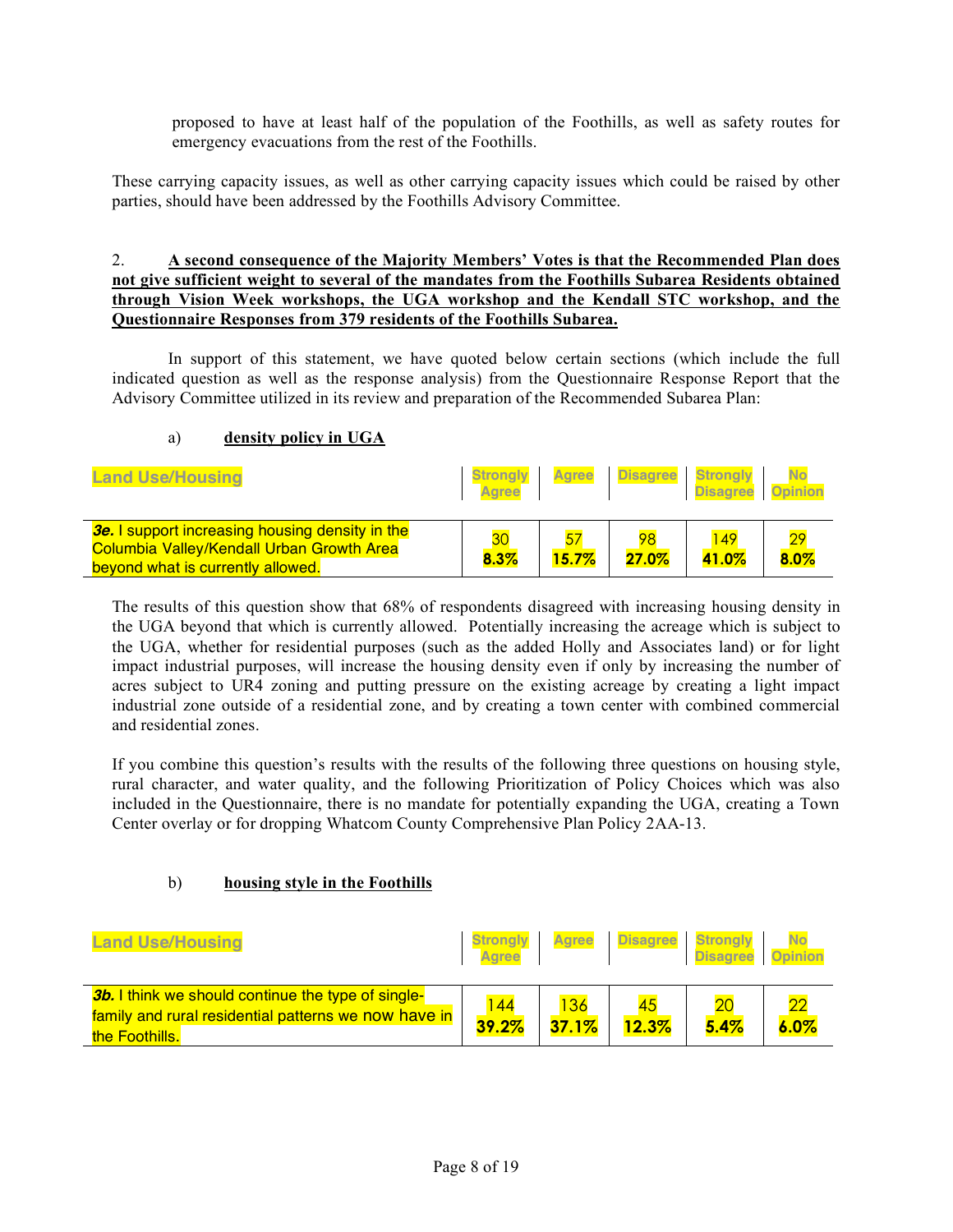#### c) **rural character of the Foothills**

| <b>Land Use/Housing</b>                                                             | <b>Strongly</b><br><b>Agree</b> | <b>Agree</b> | <b>Disagree</b> | <b>Strongly</b><br><b>Disagree</b> | <b>Opinion</b> |
|-------------------------------------------------------------------------------------|---------------------------------|--------------|-----------------|------------------------------------|----------------|
| <b>3f.</b> I support retaining the rural character of the<br><b>Foothills area.</b> | 68.3%                           | 24.5%        | 4.0%            | $.2\%$                             | 2.0%           |

#### d) **maintaining water quality**

| <b>Sewer/Water</b>                                              | <b>Strongly</b><br>gree | <b>Agree</b> | <b>Disagree</b> | <b>Strongly</b><br><b>Disagree</b> | <b>Opinion</b> |
|-----------------------------------------------------------------|-------------------------|--------------|-----------------|------------------------------------|----------------|
| <b>2b.</b> Protecting the high quality of water in Foothills is | 254                     | 104          |                 |                                    |                |
| important to me.                                                | 68.3%                   | 28.0%        | $1.6\%$         | 0.5%                               | $1.6\%$        |
| I think water conservation is important because:                |                         |              |                 |                                    |                |
| <b>2c.</b> My well goes dry periodically.                       | 19                      | 20           | 46              | 65                                 | 101            |
|                                                                 | $7.6\%$                 | 8.0%         | <b>18.3%</b>    | $25.9\%$                           | 40.2%          |
| <b>2d.</b> My water quality degrades periodically.              | 20                      | 33           | 60              | 68                                 |                |
|                                                                 | 7.8%                    | <b>12.8%</b> | 23.3%           | 26.4%                              | 29.8%          |
| <b>2e.</b> For protection of fish habitat.                      | 142                     | 89           | $\overline{4}$  |                                    | 39             |
|                                                                 | 45.7%                   | $28.6\%$     | 4.5%            | 8.7%                               | 12.5%          |
| 2f. Other: 2f desc                                              | 23                      |              |                 |                                    |                |
|                                                                 | 67.6%                   | 26.5%        | 0.0%            | 0.0%                               | 5.9%           |

## e) **Prioritization of Policy Choices**

#### **Part Three – Tradeoffs and Priorities**

Making policy choices involves tradeoffs. There are ten topics listed here, including a "wild card" that you can fill in. Please **rank** them (1 through 10) in order of importance to you, with **"1" being the most important**. It's supposed to be difficult.

|                                       | <b>Rank</b> |                                             | Rank |
|---------------------------------------|-------------|---------------------------------------------|------|
| <b>8a.</b> Local jobs                 |             | <b>8f.</b> Rural character                  |      |
| <b>8b.</b> Improved levels of service |             | <b>8g.</b> Convenient access to urban areas |      |
| <b>8c.</b> Housing affordability      |             | <b>8h.</b> Environmental Protection         |      |
| <b>8d.</b> Water quality              |             | <b>8i.</b> Emergency response and law       |      |
|                                       |             | enforcement                                 |      |
| <b>8e.</b> Recreation                 |             | 8j. Other: 8j_desc                          |      |

Rural Character, Water Quality and Environmental Protection were the top three priority concerns of respondents to the Questionnaire. And 'convenient access to urban areas' ranks merely  $9<sup>th</sup>$  on the prioritization! The Majority Members' Recommended Subarea Plan instead emphasizes growth and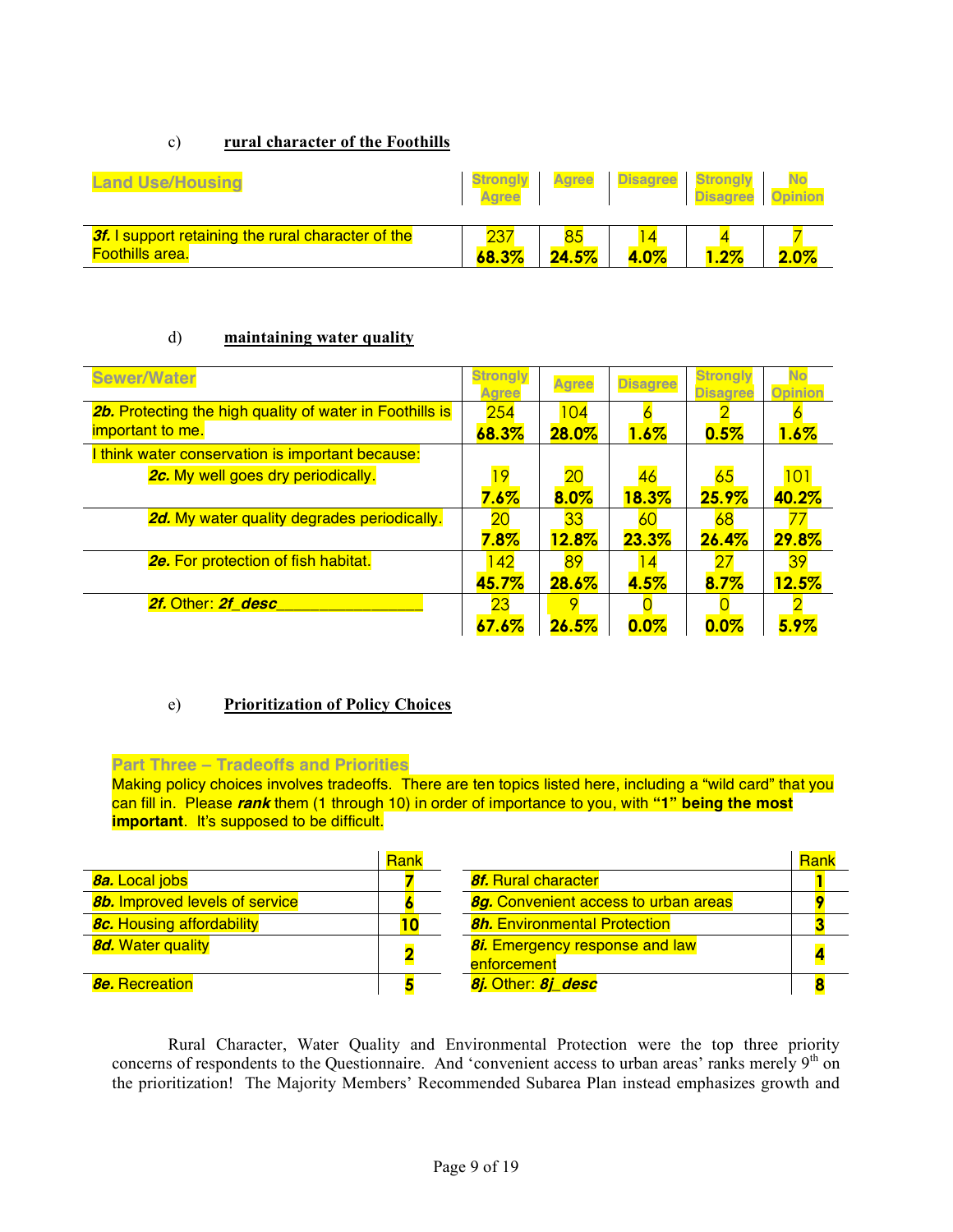urban services ahead of rural character, water quality and environmental protection, and thus does not give sufficient weight to the requests and vision of the residents of the Foothills.

As a comment, although the Questionnaire results were only one portion of the information obtained by the Foothills Advisory Committee regarding the opinions of the residents of the Foothills, those opinions should not be ignored.

Studio Cascade's analysis of the Questionnaire results shows that although 376 people responded to the Questionnaire, only 199 people indicated where they lived, 91 people indicated where they worked, and 222 people indicated where they owned property. Therefore, not all respondents participated in the mapping of locations of respondents. Interestingly, of the 199 people who indicated where they lived, approximately 76 of the respondents live in the UGA while the remaining 123 people who indicated where they lived were from outside of the UGA. 177 of the total respondents did not indicate where they lived.

Comments were made at meetings of the Foothills Advisory Committee that, because there was insufficient response from the UGA, the results of the Questionnaire were not sufficiently representative of the Foothills' residents' opinions as an entirety, and particularly the opinions of residents of the UGA. Approximately 5,500 questionnaires were distributed. The 376 responses represent approximately 6.8% return rate, which is a respectable return rate for public surveys.

In addition, the respondents to the Questionnaire took the time and energy to complete the questionnaires and, like in an election, their 'votes' should count. Voters who choose to participate in the election process get their votes counted, while those who stay home and do not vote, do not impact the outcome of an election.

The Whatcom County Comprehensive Plan, Appendix C- County-wide Planning Policies, Section A Subsection 4 provides the following:

*"4. Citizen comments and viewpoints shall be incorporated into the decision-making process in development of draft plans and regulations. Consideration of citizen comments shall be evident in the decision-making process."*

The Questionnaire results were obtained through a great deal of time, effort and thought by both the Foothills Advisory Committee and the residents who responded to the Questionnaire. The Foothills Advisory Committee felt that the questions were very important and spent many meetings drafting and redrafting the questionnaire in order to craft questions which reflected the specific local issues unique to the Foothills. The results of the Questionnaire should be followed more closely in the recommended Subarea Plan.

*Please note that the complete Questionnaire Response Report can be obtained from Whatcom County Planning and Development Services.*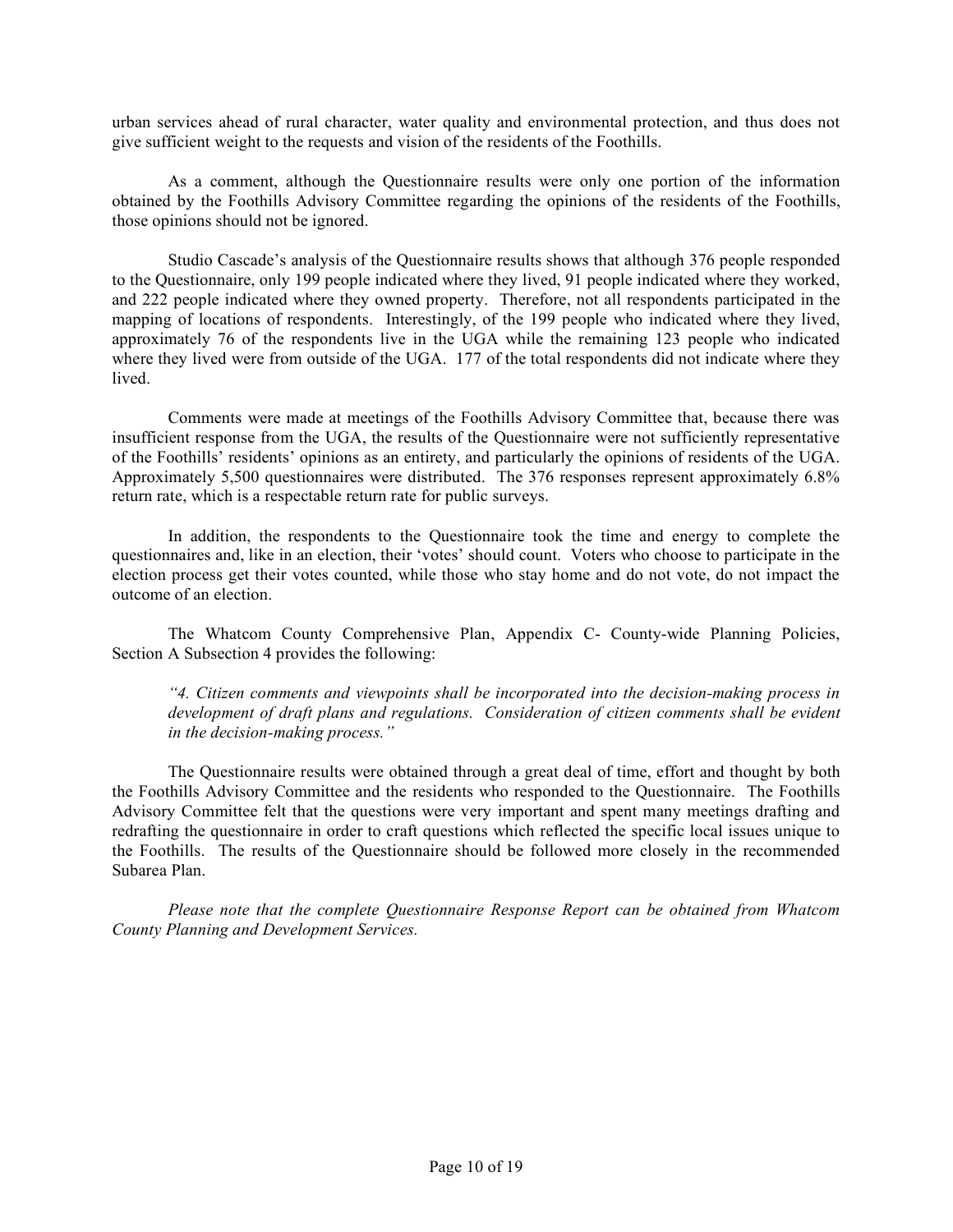### **3. A third consequence of the Majority Members' votes is that the Majority Members recommended formal designation of the existing 40 acres of light impact industrial land, laid the groundwork for adding an additional 40 acres (for a total of 80 acres) of light impact industrial land within the UGA, and also laid the groundwork for potentially adding up to an additional 80 acres (for a total of 160 acres) of industrial land currently outside the UGA.**

At a minimum, 80 acres of light impact industrial are permitted under the Recommended Subarea Plan, which is not supported by Studio Cascade's Industrial Land Report.

In addition, even though there is a prohibition on expanding the light impact industrial land beyond 80 acres, in total, the fact that the Recommended Subarea Plan provides for a floating 120 acres, (from which 40 acres could be chosen should the original 40 acres either be built in full, or fail to be buildable), could easily provide justification for permanently expanding the light impact industrial land to the full 160 acres should there be problems with portions of the acreage.

The Majority Members' Vote is not supported by the expert's report, at the cost of rural character.

#### 4. **A fourth consequence of the Majority Members' Votes is that the Recommended Subarea Plan does not emphasize adequate protection of either rural character or protection of the environment.**

Although the Recommended Subarea Plan does purport to protect rural character by ensuring that much of future development occurs in the UGA, and by minimally addressing some aspects of rural character, there are many other steps that could be taken to protect rural character, such as:

- protecting rural views,
- maintaining the rural character of roads and crossroads,
- protecting dark night time skies and avoiding light pollution,
- minimizing noise, glare, visual and other intrusions into residential and rural areas,
- specific site design criteria to preserve the rural identity of the STCs and encourage economic vitality through a positive visual identity,
- storm water design requirements for developments outside of the UGA (which had been included in the 1988 Foothills Subarea Plan),
- protecting the agricultural areas of the Subarea, and
- prohibiting cluster development in the Rural zone.

We also suggest the inclusion of many of the provisions suggested by the Subcommittee (of the Foothills Advisory Committee) which reviewed and updated the 1988 Foothills Subarea Plan (the '1988 Update'), including, by way of example, the following:

- $\bullet$  5.03.4 (page 35 of the 1988 Update) *Comprehensive plan designations, development regulations and incentives shall be provided that will encourage visitors to the area. These include the preservation of the area's scenic beauty, historical features and rural character.*
- 8.06 (page 20 of the 1988 Update) *It is the policy of Whatcom County that all statutory and regulatory concurrency requirements must be met at the same time as the issuance of any building permit. Public services shall be built*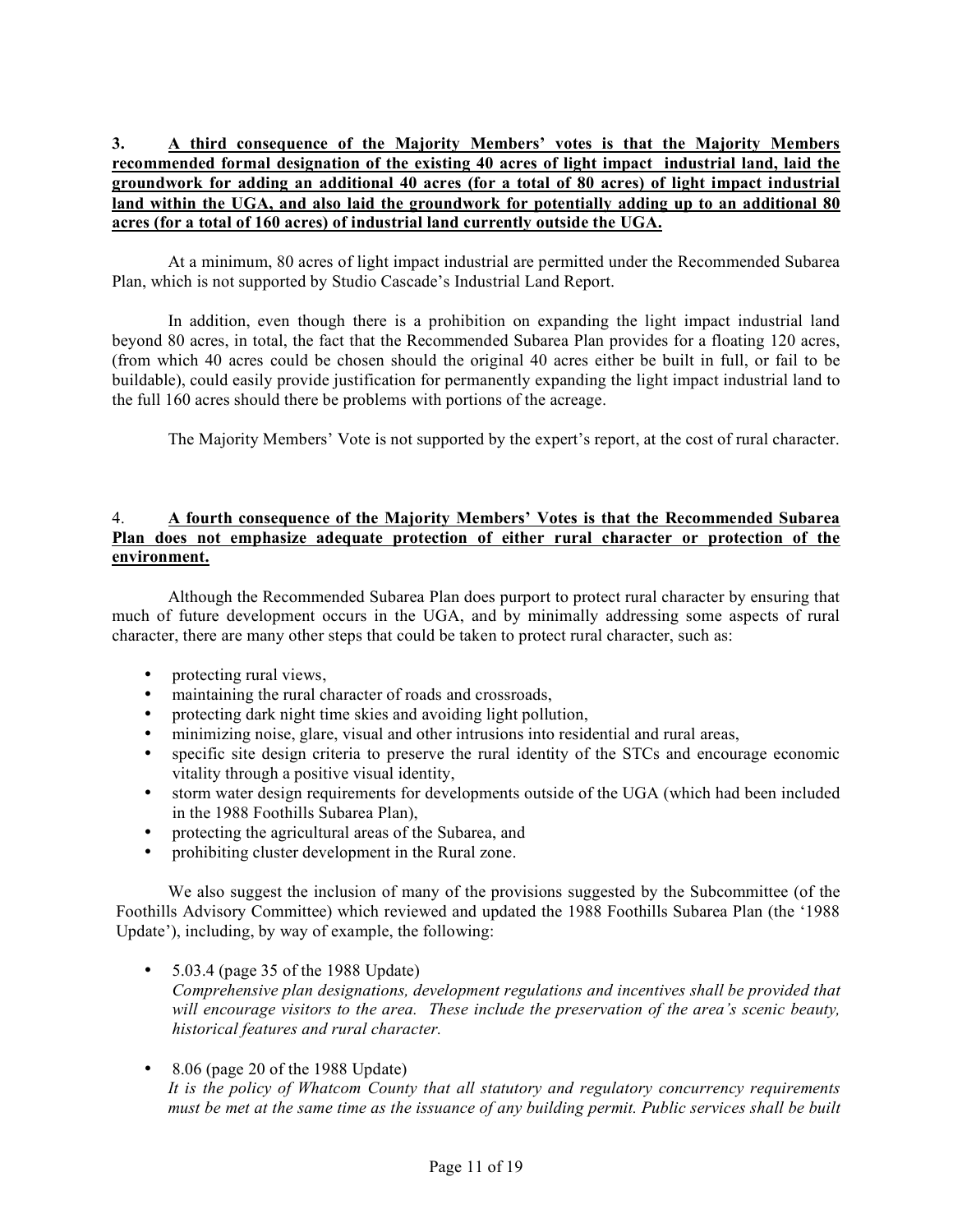*and available within one year of commencement of construction with evidence of ability to complete.*

• 8.07 (page 20 of the 1988 Update)

*To insure that development meets and does not exceed the carrying capacity of public services and the natural features of the landscape the number of annual building permits should not exceed one-twentieth (1/20) of the 20 year population projections adopted by the Foothills Subarea Plan.*

(Note: the Permit Metering provided for in Policy LU11-F of the Recommended Subarea Plan, unlike the provision which this Minority Report suggests, is permissive rather than mandatory, and does not include a formula for the metering. Policy LU11-F is as follows: "Consider permit metering if the carrying capacity of public services has been met by existing development.")

- 8.08 (page 20 of the 1988 Update) *It is the policy of Whatcom County to require legally binding permanent deeds, easements and covenants for open spaces and greenways in all subdivisions and Planned Unit Developments.*
- 8.09 (page 20 of the 1988 Update) *To maintain the rural character throughout the Foothills Subarea, it is the policy of Whatcom County to require shielded, non-glare lighting in order to minimize light pollution to the maximum. The night sky is a valued, intrinsic asset of rural character.*

*A copy of the 1988 Update is available from Whatcom County Planning and Development Services.*

Regarding protection of the environment, we point out that there is a subtle difference between the way that the 1988 Update views the environment, and the way that the Recommended Subarea Plan treats the environment. To point out one instance in particular, the 1988 Update provides the following Policy (found at page 34) as an indication of the deference which economic development should give to protection of the environment:

*"5.01 Purpose: It is the policy of Whatcom County to promote economic development in the Foothills Subarea by:*

*5.01.1 Recognizing and protecting (emphasis added) the natural resources of the area, including fish, timber, minerals, scenic beauty, and recreational opportunities;*

*5.01.2 Providing for new economic development relating to the natural resources; aquaculture, fisheries, and recreation and tourism;*

*5.01.3 Recognizing forestry, natural resource extraction, tourism and recreation as the most significant potential generators of jobs, profits, and taxes in the Subarea; and*

*5.01.4 Recognizing the economic potential of cottage industries and home-based businesses."*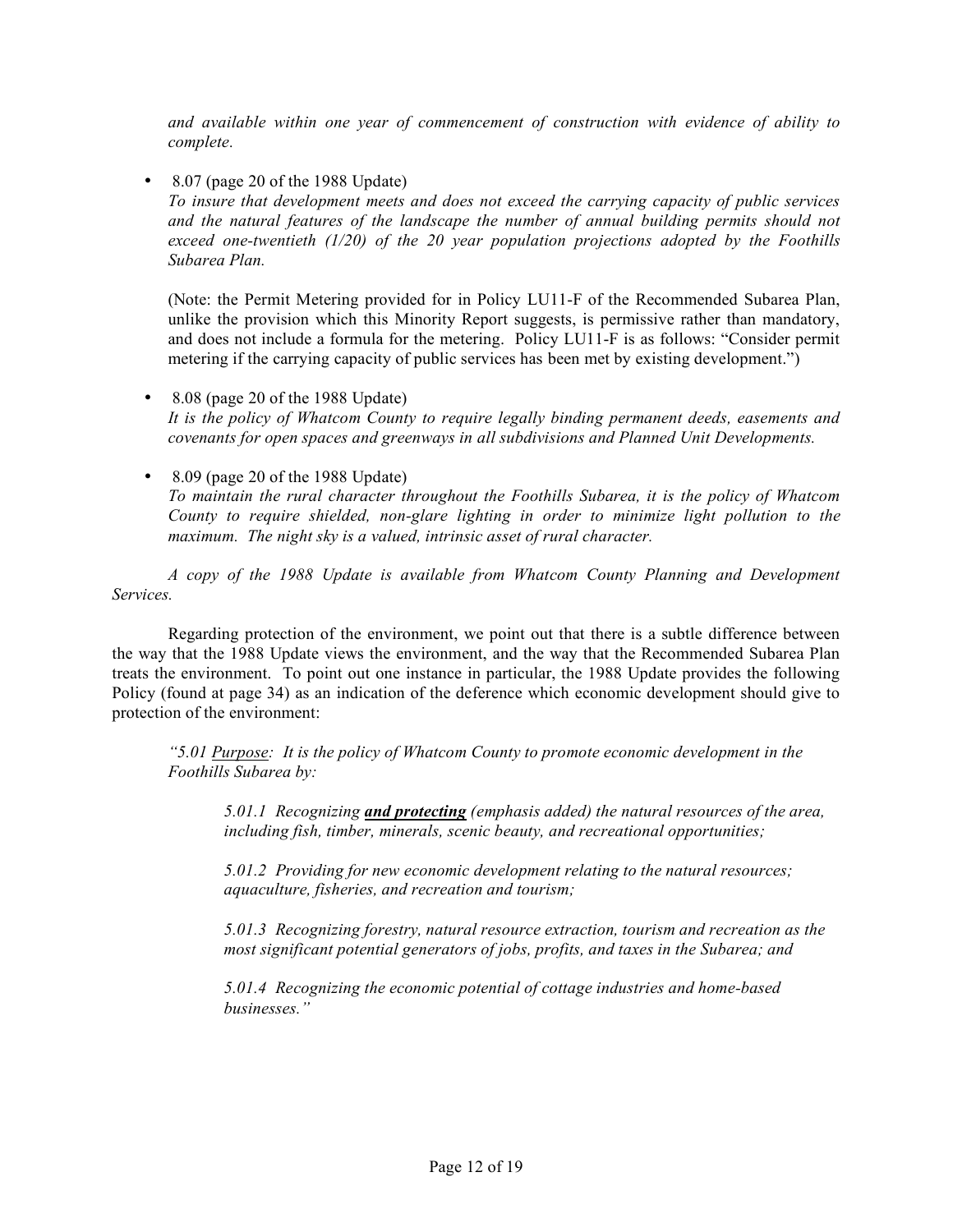The Recommended Subarea Plan instead defers to economic development, and does not emphasize protection of the environment in the same way as the 1988 Update. By example, see the following:

#### *Policy EN2-A Assure adverse environmental impacts from industrial and commercial sites are managed and enforced in accordance with state law and County ordinances.*

Policy EN2-A does not prohibit adverse environmental impacts; instead, it will 'manage' the impacts. The subtle difference between the two plans results in the Recommended Subarea Plan providing that economic development takes precedence over environmental protection. Instead, there should be clearly articulated environmental protection in all regard.

We would also suggest that the Recommended Subarea Plan incorporate the recommendations made recently to the Foothills Subarea Committee of the WA Dept of Fish and Wildlife, as additional provisions to protect the environment. The Foothills Subarea Committee did not adopt those recommendations.

Last, the Implementation Projects and Implementation Tasks found at the end of the Recommended Subarea Plan are predominantly focused on either the UGA issues or economic development, with little regard for projects or tasks to protect rural character and the environment. We would suggest instead adopting the suggestions which we have made above.

#### 5. **A fifth consequence of the Majority Members' Votes is that an insufficient determination was made as to whether or not the UGA is appropriately sized today. In addition, no determination was made as to whether or not the UGA should instead be identified as a LAMIRD.**

The Foothills Advisory Committee had the benefit of: (i) the population projections and analysis by EcoNorthwest; and (ii) land inventory analysis prepared by Whatcom County Planning and Development Services regarding all land uses in the Subarea; and (iii) industrial land use projections prepared by Studio Cascade; and (iv) commercial land use projections prepared by Studio Cascade.

However, as previously stated, the Foothills Advisory Committee did not follow the industrial land use recommendations for the UGA. In addition, the Foothills Advisory Committee did not address at all the commercial land use projections for the UGA. Last, regarding the land use inventory, the Foothills Advisory Committee did not address inventory issues in the UGA other than housing.

A review of the UGA's sizing and determination of how much land must be set aside for roads, schools, parks, infrastructure, and protection of critical areas should have been conducted as part of the Subarea Plan review process*.* In addition, a review should have been made as to whether or not the boundaries of the UGA itself meet the requirements for LAMIRD review and restrictions, rather than an UGA.

As previously mentioned, the Growth Management Act, RCW 36.70A.130 and .215, provides for 'look-backs', which would be the appropriate method to determine whether or not the size of the UGA is appropriate. In addition other provisions of the GMA may require a review as to whether or not the UGA should in fact be a LAMIRD. The look-back process will bring the Subarea plan into compliance with actual growth, and will implement measures to make sure that the designation of that land area meets current needs.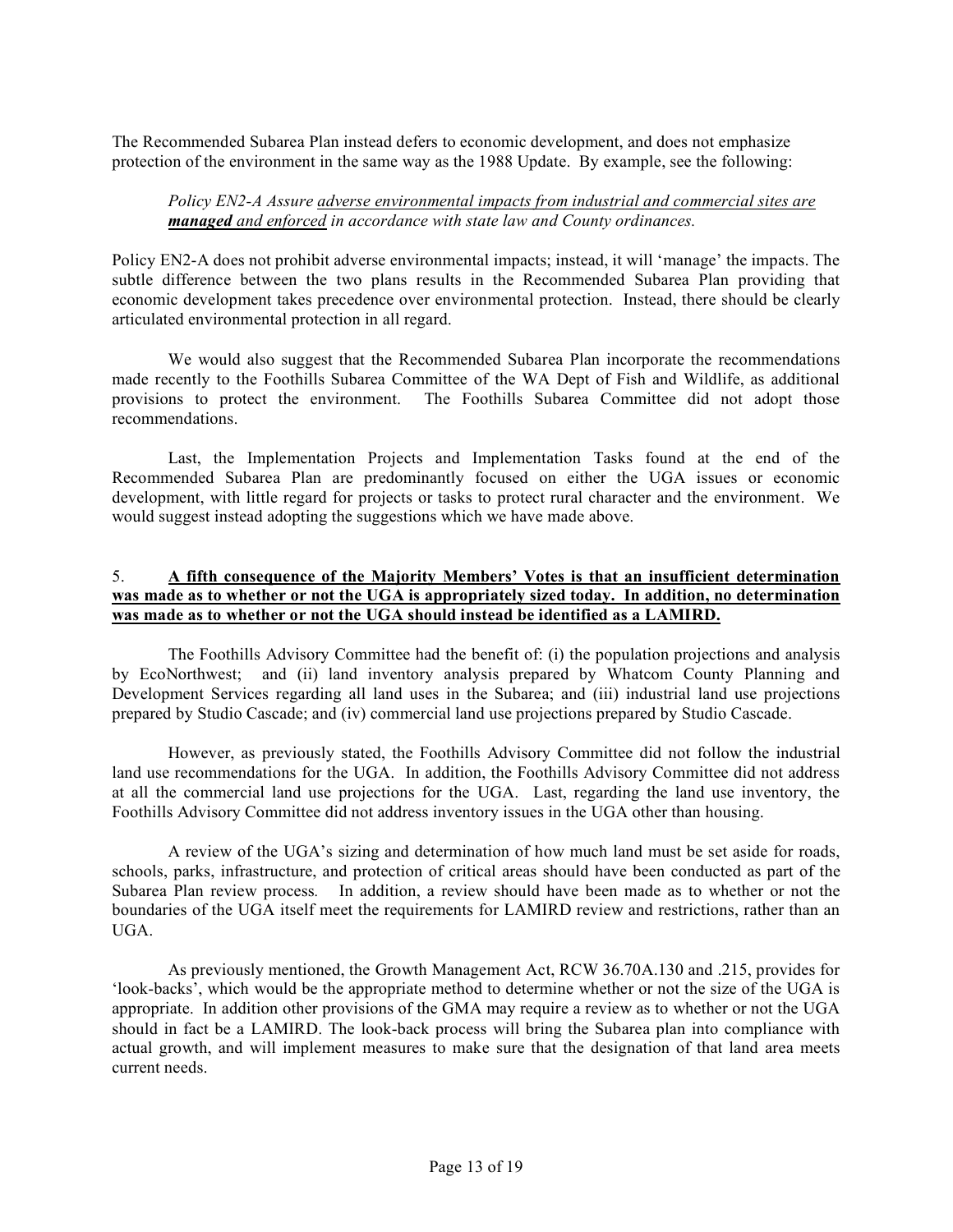# **V. Disagreement with the October 17, 2007, Recommended Subarea Plan**

The small scale and character which we all cherish in the Foothills will be lost by suburbanization of the Foothills. The economic powerhouse here is tourism, and locally created and owned businesses. Tourists come because of the beauty of the mountains and the Foothills. If we permit the overdevelopment of commercial and industrial land uses, and we permit residential cluster developments in the Rural Zone, that rural character will be lost forever.

We need to create a land use ethic that protects the Foothills. The Foothills are important not only to the residents of the Foothills Subarea, but also to all residents of Whatcom County. We need to protect the landscape, the environment and rural character while providing people with a good place to live and work.

The Recommended Subarea Plan is a good start for the future of the Foothills, but it does not provide the protection which the Foothills needs in order to survive with any semblance of the rural character and natural beauty that all residents of Whatcom County cherish. We need to make sure that we take the best of two roads to the future, and that we do not regret what we did not choose. The difference between the road we take, and the road not chosen, with apologies to Robert Frost, will make all the difference in the world to maintaining the special character of the Foothills Subarea for now and for future generations.

RESPECTFULLY SUBMITTED AS OF OCTOBER 24, 2007.

 $\mathcal{L}_\text{max}$  and  $\mathcal{L}_\text{max}$  and  $\mathcal{L}_\text{max}$  and  $\mathcal{L}_\text{max}$ Jan Eskola, Representative At Large

Amy L. Mower, Maple Falls Representative

 $\mathcal{L}_\text{max}$  and  $\mathcal{L}_\text{max}$  and  $\mathcal{L}_\text{max}$  and  $\mathcal{L}_\text{max}$ Cynthia Purdy, Deming Representative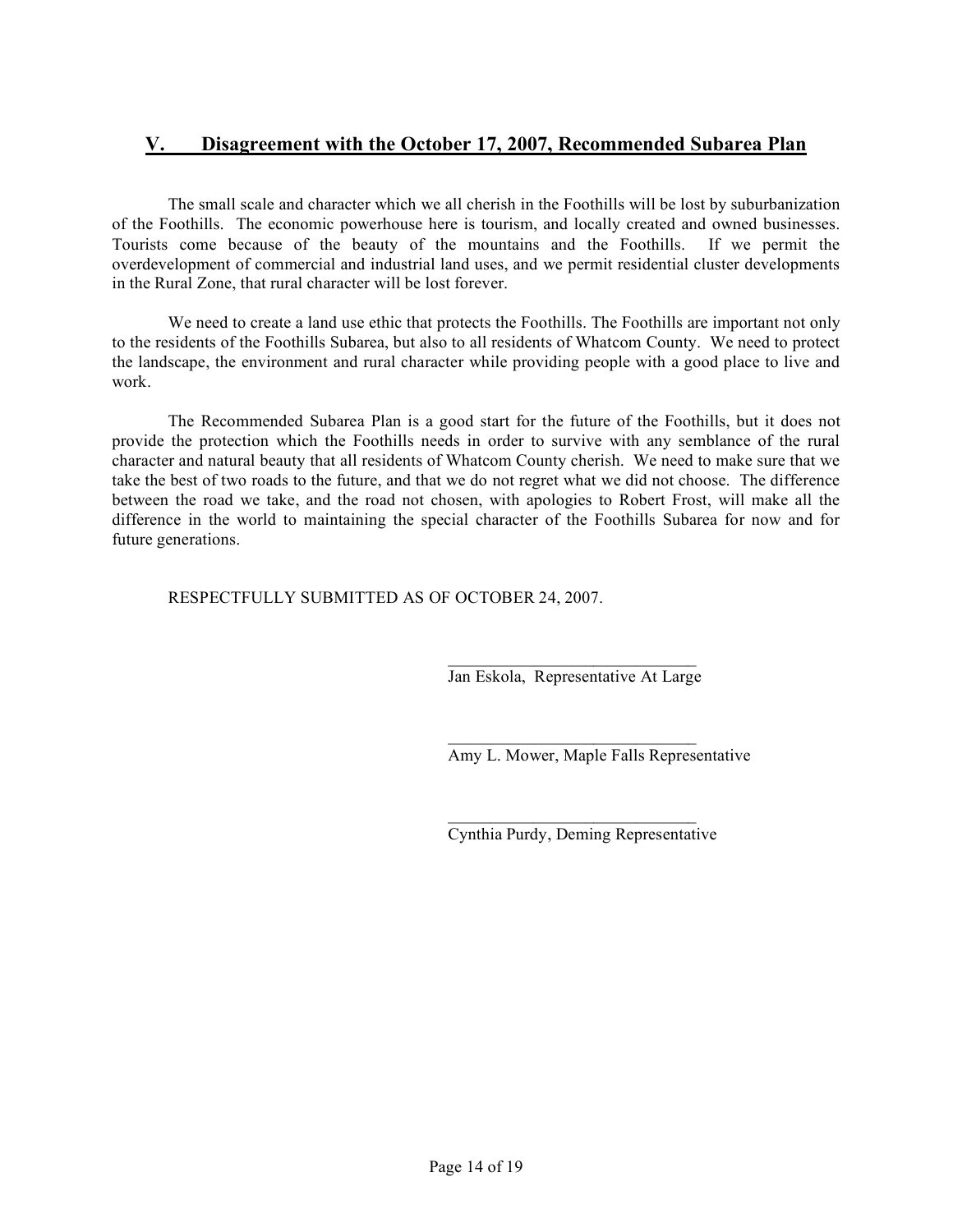#### **FOOTHILLS SUBAREA PLAN ADVISORY COMMITTEE RECORD OF DECISIONS & RECOMMENDATIONS ON WHICH THE MINORITY MEMBERS TOOK A MINORITY VOTE POSITION**

Shown below are copies of the decisions and recommendations of the Foothills Advisory Committee on which the Minority Members took a minority position, which form the basis of this Minority Report. Copies of the Records of Decisions and Recommendations can be obtained from Whatcom County Planning and Development Services.

**I. At the December 20, 2006 meeting**, the Foothills Advisory Committee made the following Decisions and Recommendations:

1. **2027 Population Projections** - The Committee recommended utilizing the following 2027 projections of year-round population:

| Area           | Recommended<br>2027<br>Population<br>Projection | Population<br>Increase from<br>2006-2027 | <b>ECONorthwest</b><br>Growth<br>Assumption* | <b>Committee Vote</b>                             |
|----------------|-------------------------------------------------|------------------------------------------|----------------------------------------------|---------------------------------------------------|
| Glacier        | 397                                             | 113                                      | High                                         | $5-3$ with 1<br>committee<br>member<br>abstaining |
| Maple<br>Falls | 254                                             | 41                                       | <b>Baseline</b>                              | $6-3$                                             |
| Deming         | 262                                             | 42                                       | <b>Baseline</b>                              | $6-3$                                             |

\* Note: Consulting firm ECONorthwest provided low, baseline, and high growth projections in a report of December 1, 2006. The Foothills Advisory Committee recommended ECONorthwest's high growth projection for Glacier and baseline projections for Maple Falls and Deming.

**II. At the January 3, 2007 meeting**, the Foothills Advisory Committee made the following Decisions and Recommendations relating to the **Columbia Valley/Kendall Urban Growth Area (UGA)**:

- 1. **Town Center Comprehensive Plan Overlay Designation** The committee recommended, by an 8-1 vote with 1 committee member abstaining, establishing a Town Center Comprehensive Plan Overlay Designation located immediately south of Campers Paradise and immediately west of Kendall Rd. (SR 547).
- 2. **Town Center Policy** The committee recommended, by an 8-1 vote with 1 committee member abstaining, establishing a policy in the Foothills Subarea Plan that supports rezoning the Town Center Comprehensive Plan Overlay Designation to General Commercial (GC) or a new Town Center Zone. This area is intended for commercial , a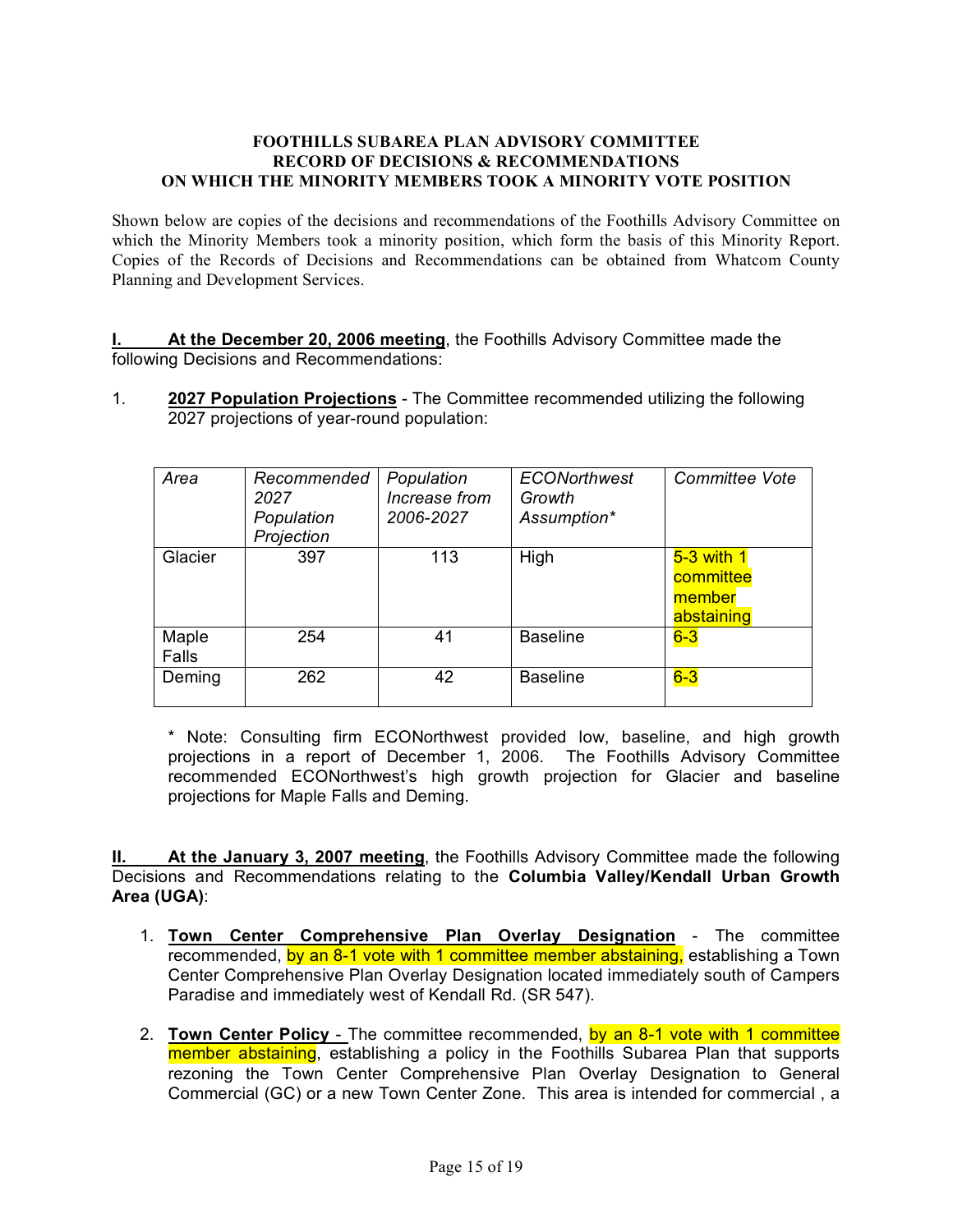variety of residential housing types, and institutional mixed uses. Planning consultant Studio Cascade will draft the specific language of the proposed policy and present it to the committee with the draft Subarea Plan at a later date.

3. **Delete Policy 2AA-13** – The committee recommended, by an 8-1 vote with 1 committee member abstaining, deleting Whatcom County Comprehensive Plan Policy 2AA-13, which is to: "Preclude additional commercial zoning within the urban growth area until the Small Town Commercial district in Kendall is fully developed and a land supply study demonstrates a need for additional commercial land."

**III. At the February 7, 2007 meeting**, the Foothills Advisory Committee made the following Decisions and Recommendations:

1. **2027 Population Projection** - The Committee recommended utilizing the following 2027 projection of year-round population for the "remaining subarea" (the area not included in Deming, Columbia Valley Urban Growth Area, Maple Falls or Glacier):

| Area      | Recommended<br>2027 Population<br>Projection | Population<br>Increase from<br>2006-2027 | Growth<br>Assumption* | ECONorthwest   Committee Vote |
|-----------|----------------------------------------------|------------------------------------------|-----------------------|-------------------------------|
| Remaining | 3,004                                        | 852                                      | High                  | 7-3 (with 1 committee         |
| Subarea   |                                              |                                          |                       | member abstaining)            |

\* Note: Consulting firm ECONorthwest provided low, baseline, and high growth projections in a report of December 1, 2006. The Foothills Advisory Committee recommended ECONorthwest's high growth projection for the remaining subarea.

**IV. At the February 21, 2007 meeting**, the Foothills Advisory Committee made the following Decisions and Recommendations relating to the **Columbia Valley Urban Growth Area:**

1. **2027 Population Projection** - The Committee recommended utilizing the following 2027 projection of year-round population for the Columbia Valley Urban Growth Area (this recommendation supersedes the recommendation made at the January 17, 2007, meeting):

| Area       | Recommended     | Population    |              | ECONorthwest   Committee Vote |
|------------|-----------------|---------------|--------------|-------------------------------|
|            | 2027 Population | Increase from | Growth       |                               |
|            | Projection      | 2006-2027     | Assumption*  |                               |
| <b>UGA</b> | 7,053           | 3,200         | Between the  | 6-4 (with 1 committee         |
|            |                 |               | Baseline and | member absent)                |
|            |                 |               | High         |                               |

\* Note: Consulting firm ECONorthwest provided low, baseline, and high growth projections in a report of December 1, 2006. The Foothills Advisory Committee recommended a projection between ECONorthwest's baseline and high growth assumptions for the UGA.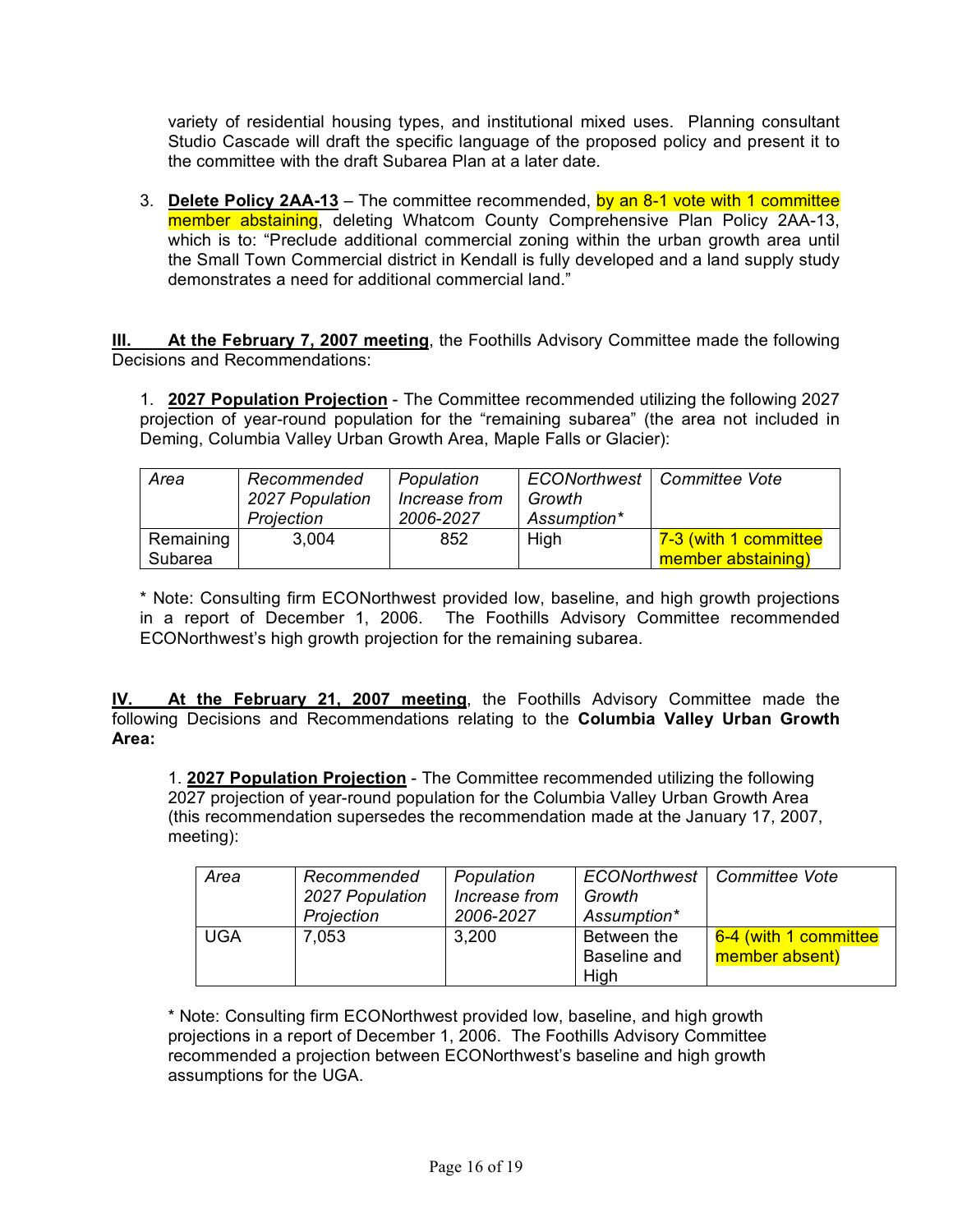2. **UGA Expansion** – The Committee recommended, by a 7-3 vote (with 1 member absent), to change the Whatcom County Comprehensive Plan designation of the 40acre Holly & Associates/S.C. Goshen site from Rural to Urban Growth Area (UGA). This site is adjacent to the east side of the existing UGA and can generally be described as:

The W  $\frac{1}{2}$  of the NE  $\frac{1}{4}$  of the NE  $\frac{1}{4}$  of section 22, T40N, R5E, W.M.; and The W  $\frac{1}{2}$  of the SE  $\frac{1}{4}$  of the NE  $\frac{1}{4}$  of section 22, T40N, R5E, W.M.

A map of the "Foothills Subarea Plan Advisory Committee Recommended Land Use Alternative – 2/21/2007" for the Columbia Valley UGA and adjacent lands (which incorporates recommendations from the 1/3/07, 1/17/07 and 2/21/07 Foothills Advisory Committee meetings) *is attached* to the original Record of Decisions and Recommendations.

### **V. At the June 27, 2007 meeting, the following three records discuss various aspects of the minority vote taken at that meeting**:

**A. The Foothills Advisory Committee made the following Decisions and Recommendations:**

- **1. Light Impact Industrial Designations** The Committee recommended, by a 7-3 vote with 1 committee member abstaining, to establish the following industrial map designations generally located north of Limestone Rd.:
	- Planned Light Impact Industrial Designation; and
	- Potential Planned Light Impact Industrial Designation.

A map of the "Foothills Subarea Plan Advisory Committee Recommended Land Use Alternative – 6/27/2007" for the Columbia Valley UGA and adjacent lands (which incorporates recommendations from the 1/3/07, 1/17/07, 2/21/07, and 6/27/07 Foothills Advisory Committee meetings) *is attached* to the original Record of Decisions and Recommendations. This map shows the planned light impact industrial designations.

## **B. The Minutes of the June 27, 2007 meeting amplify on the Report of Recommendations and Decisions for that date, as follows:**

• *"The committee chose to vote on Option B industrial overlay - 160 acres (north of Limestone Rd). This option contained about 40 acres of Planned Light Impact Industrial in the UGA north of Limestone Rd. It also included approximately 120 acres of Potential Planned Light Impact Industrial located generally north of Limestone Rd.*

*Approved by 7-3-1 committee vote. (Phil, Gary, Sean, Richard, Bill, Norma and Lou voted to approve Option B. Amy, Jan and Cindy were opposed. Alan abstained)."*

**C. The following is a copy of the sections of the Policy Matrix** adopted by the Foothills Advisory Committee which was the background for the Light Impact Industrial Designations Recommendation: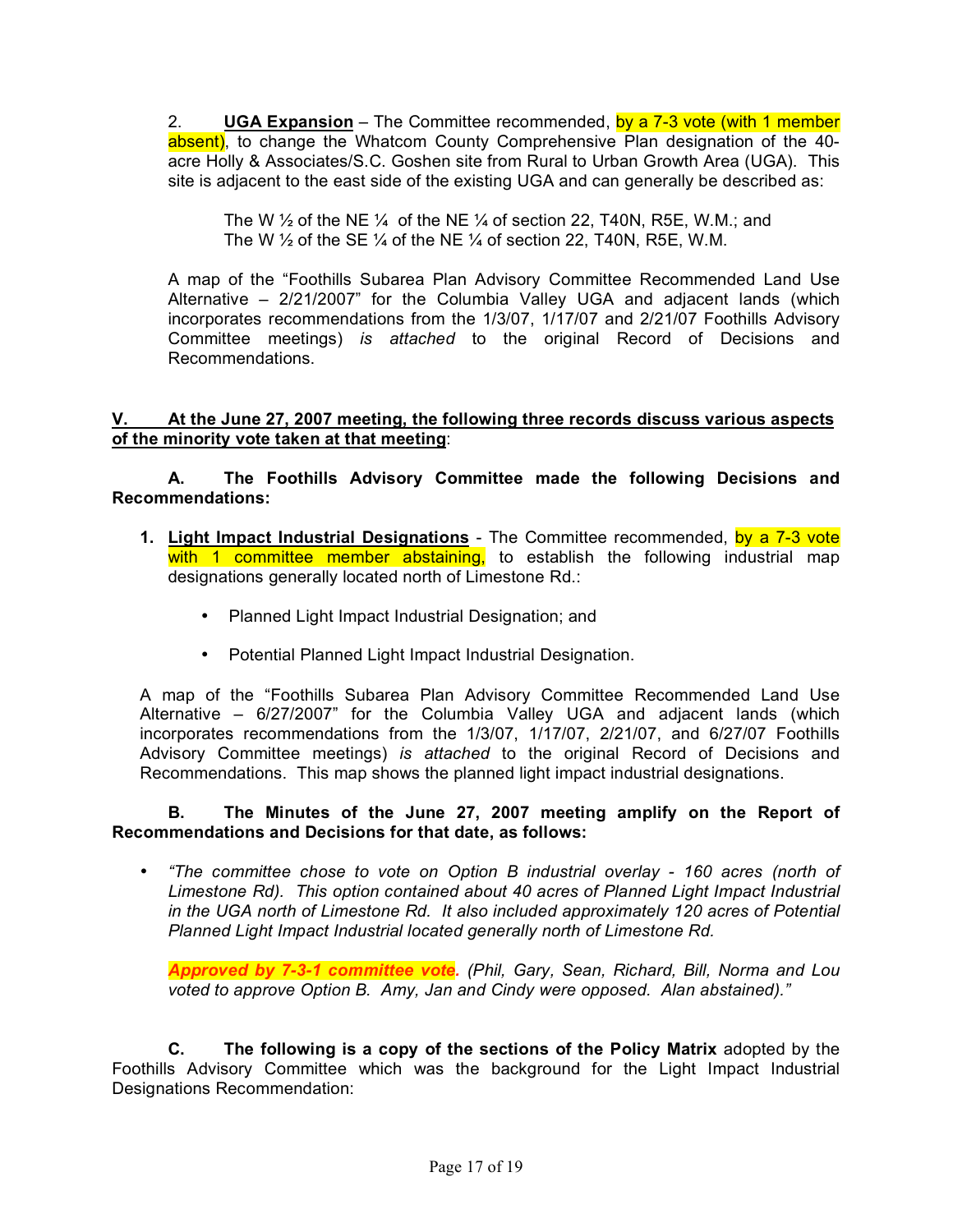**Goal 2AA** (from the Whatcom County Comprehensive Plan) – Recognize Birch Bay, Sudden Valley Provisional Urban Growth Area, and the Columbia Valley/Kendall area as county urban growth areas, not associated with existing cities.

## **Element** Policy Choices

**Land Use (***1 of 2 –)* Whatcom County has adopted an approximately 40-acre planned light impact industrial designation within the Columbia Valley UGA as shown on map ??. The County may designate another 40-acres of land for UGA/light impact industrial development within the boundaries of the potential planned light impact industrial designation only if the initial 40 acres in the planned light impact industrial designation is either substantially put to use for industrial purposes or is removed from the UGA/planned light impact industrial designation by amending the Foothills Subarea Plan and the Whatcom County Comprehensive Plan. In any case, the County's intent is to meter the amount of land available for light impact industrial uses to match demand and to avoid designating more land than necessary for light impact industrial development.

Note: Approved by consensus of the committee on 6/27/07; *however, please note the supplemental minority vote at the same meeting on the following Policy Choice.*

*Staff Comment to Studio Cascade: Please insert the appropriate map # at the end of the 1st sentence.*

**Land Use (***2 of 2)* Recognize the need for light impact industrial land uses within and/or bordering on the Columbia Valley Urban Growth Area. Consider establishing a light impact industrial zone within the long term planning area located on the north side of Limestone Road as shown on the Planned Light Impact Industrial and Potential Planned Light Impact Industrial map. Retain the existing zoning within this long term planning area until a master plan has been completed to identify traffic impacts and infrastructure/utility/service needs, and appropriate mitigation measures have been identified. Consider modifying the Columbia Valley UGA boundary in appropriate locations north and west of the existing UGA to allow for the allocation of only light impact industrial land in sufficient acreage to attract and maintain business opportunities. Ensure the UGA is not expanded in acreage as a result of the modification. Assure an adequate supply of light impact industrial sites to meet future market demands for light impact industrial development.

Note: This policy (which is a modification of existing Policy 2AA-12) was initially approved by the committee on January 17, 2007. It was modified by the committee on May 7, 2007, and June 27, 2007. It was given final approval by an 8-3 committee vote on June 27, 2007.

*Staff Comment: Perhaps this policy should be moved from the County-wide Comprehensive Plan into the Foothills Subarea Plan.*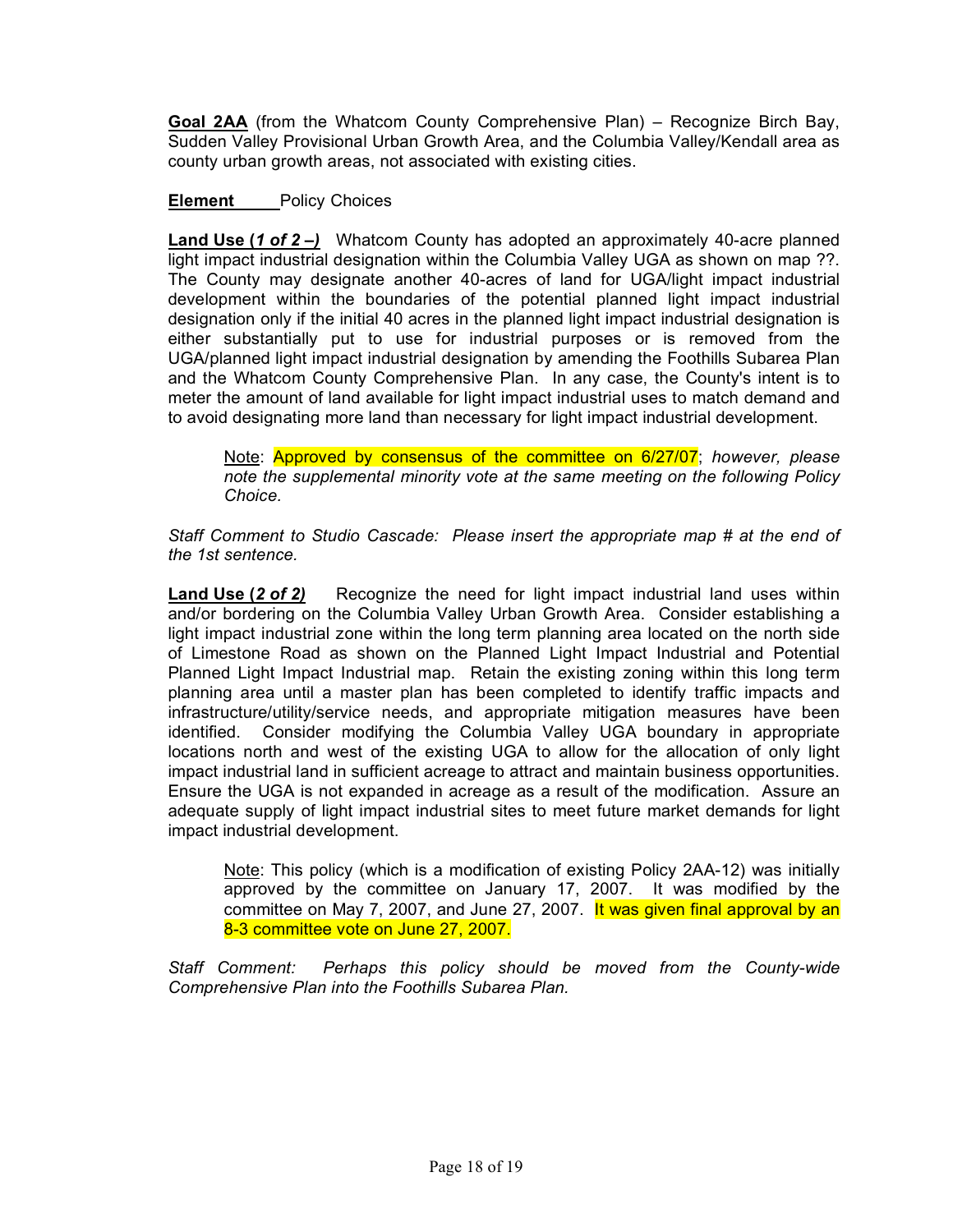At the September 8, 2007 meeting, the Foothills Advisory Committee made the following Decisions and Recommendations:

**Clustering in Rural Zones** - The Committee recommended, by a 5-3 vote, to modify an implementation task in Chapter 15 of the Preliminary Draft Foothills Subarea Plan (August 2007) as follows:

Amend the zoning code to prohibit clustering in Rural and Rural Forestry zones except in the Agriculture Protection Overlay District. (Source: *1988 Subarea Plan Subcommittee – Final Recommendations,* June 26, 2007)

**VII. At the September 19, 2007 meeting,** the Foothills Advisory Committee made the following decisions and recommendations:

- **1. Planned Urban Residential Designation & Policy** The Committee recommended, by a 5-3 vote with 2 committee member abstaining, to establish a Planned Urban Residential Comprehensive Plan map designation as shown on the attached map, and an associated policy to:
	- **CV1-F** Support rezoning the Planned Urban Residential comprehensive plan designation within the Columbia Valley UGA from Rural Forestry to Urban Residential 4 dwellings/acre (UR-4).

*(Note: this decision changed the zoning of the 40 acre Holly and Associates/ S.C. Goshen site from Rural Forestry to UR4.)*

The attached "Columbia Valley UGA and Adjacent Lands" map supersedes and replaces the map previously approved by the Committee and attached to the Record of Decisions & Recommendations for the 6/27/07 meeting.

**2. Concurrency Policy** – The Committee recommended, by a 6-3 vote with 1 committee member abstaining, to delete the following policy:

**LU11-F** All statutory and regulatory concurrency requirements must be met at the same time as the issuance of any building permit.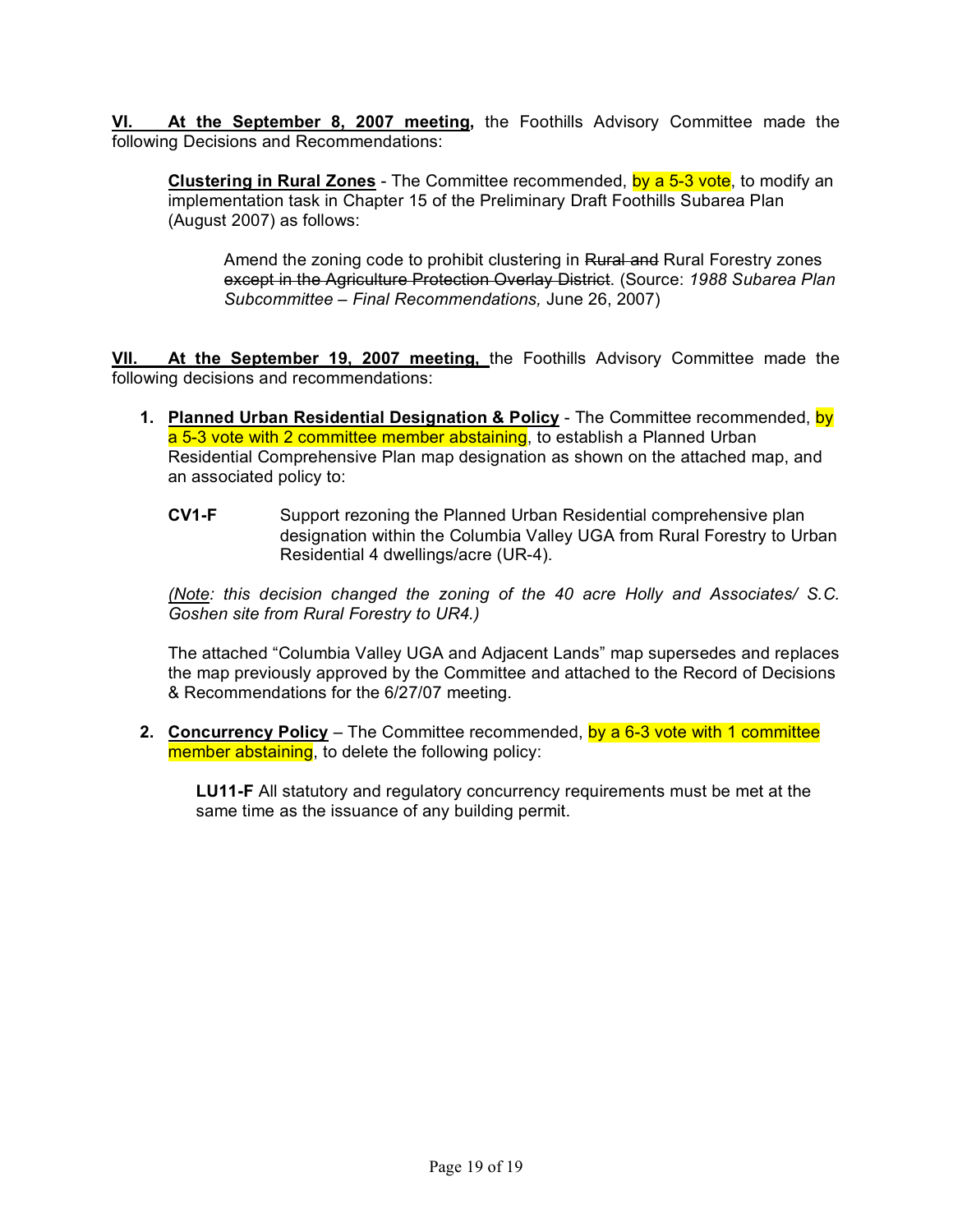# **Analysis by Minority Committee Members of Foothills Subarea Population Projections:**

## **1. MAJORITY MEMBERS OF FOOTHILLS SUBAREA CITIZENS ADVISORY COMMITTEE RECOMMENDED POPULATION PROJECTIONS**

| <b>COMMUNITY</b>               | 2007<br><b>POPULATION</b><br><b>ESTIMATE *</b> | 2027<br><b>POPULATION</b><br><b>FORECAST**</b> | <b>INCREASE IN</b><br><b>POPULATION</b> | <b>PERCENTAGE</b><br><b>CHANGE</b> |
|--------------------------------|------------------------------------------------|------------------------------------------------|-----------------------------------------|------------------------------------|
|                                |                                                |                                                |                                         |                                    |
| Columbia Valley<br>UGA/Kendall | 3,853                                          | 7,053 (between<br>Baseline and<br>High)        | 3,200                                   | 83%                                |
|                                |                                                |                                                |                                         |                                    |
| Glacier                        | 284                                            | 397 (High)                                     | 113                                     | 39.78%                             |
|                                |                                                |                                                |                                         |                                    |
| <b>Maple Falls</b>             | 213                                            | 254 (Baseline)                                 | 41                                      | 19.24%                             |
|                                |                                                |                                                |                                         |                                    |
| Deming                         | 220                                            | 262 (Baseline)                                 | 42                                      | 19%                                |
|                                |                                                |                                                |                                         |                                    |
| Remainder of<br>Subarea        | 2,152                                          | 3,004 (High)                                   | 852                                     | 39.5%                              |

*\* Source: On 12/6/06 the Subarea Committee adopted 2006 (2007) population estimate, by consensus.*

\_\_\_\_\_\_\_\_\_\_\_\_\_\_\_\_\_\_\_\_\_\_\_\_\_\_\_\_\_\_\_\_\_\_\_\_\_\_\_\_\_\_\_\_\_\_\_\_\_\_\_\_\_\_\_\_\_\_\_\_\_\_\_\_\_\_\_\_\_\_\_\_\_\_\_\_

*\*\* Source: Subarea Committee Record of Decisions 12/06 – 2/07*

# **2. ECONORTHWEST RECOMMENDED POPULATION PROJECTIONS**

| <b>COMMUNITY</b>               | 2007<br><b>POPULATION</b><br><b>FORECAST</b> | 2027<br><b>POPULATION</b><br><b>FORECAST ***</b> | <b>DIFFERENCE</b> | <b>PERCENTAGE</b><br><b>CHANGE</b> |
|--------------------------------|----------------------------------------------|--------------------------------------------------|-------------------|------------------------------------|
| Columbia Valley<br>UGA/Kendall | 3,853                                        | 6,483 (Baseline)                                 | 2,630             | 49%                                |
| Glacier                        | 284                                          | 338 (Baseline)                                   | 54                | 19%                                |
| <b>Maple Falls</b>             | 213                                          | 254 (Baseline)                                   | 41                | 19.24%                             |
| Deming                         | 220                                          | 262 (Baseline)                                   | 42                | 19%                                |
| Remainder of<br>Subarea        | 2,152                                        | 2,563 (Baseline)                                 | 411               | 19%                                |
|                                |                                              |                                                  |                   |                                    |

*\*\*\* Source: see page 10, Table 6, of 12/1/06 EcoNorthwest Foothills Subarea Population Forecast*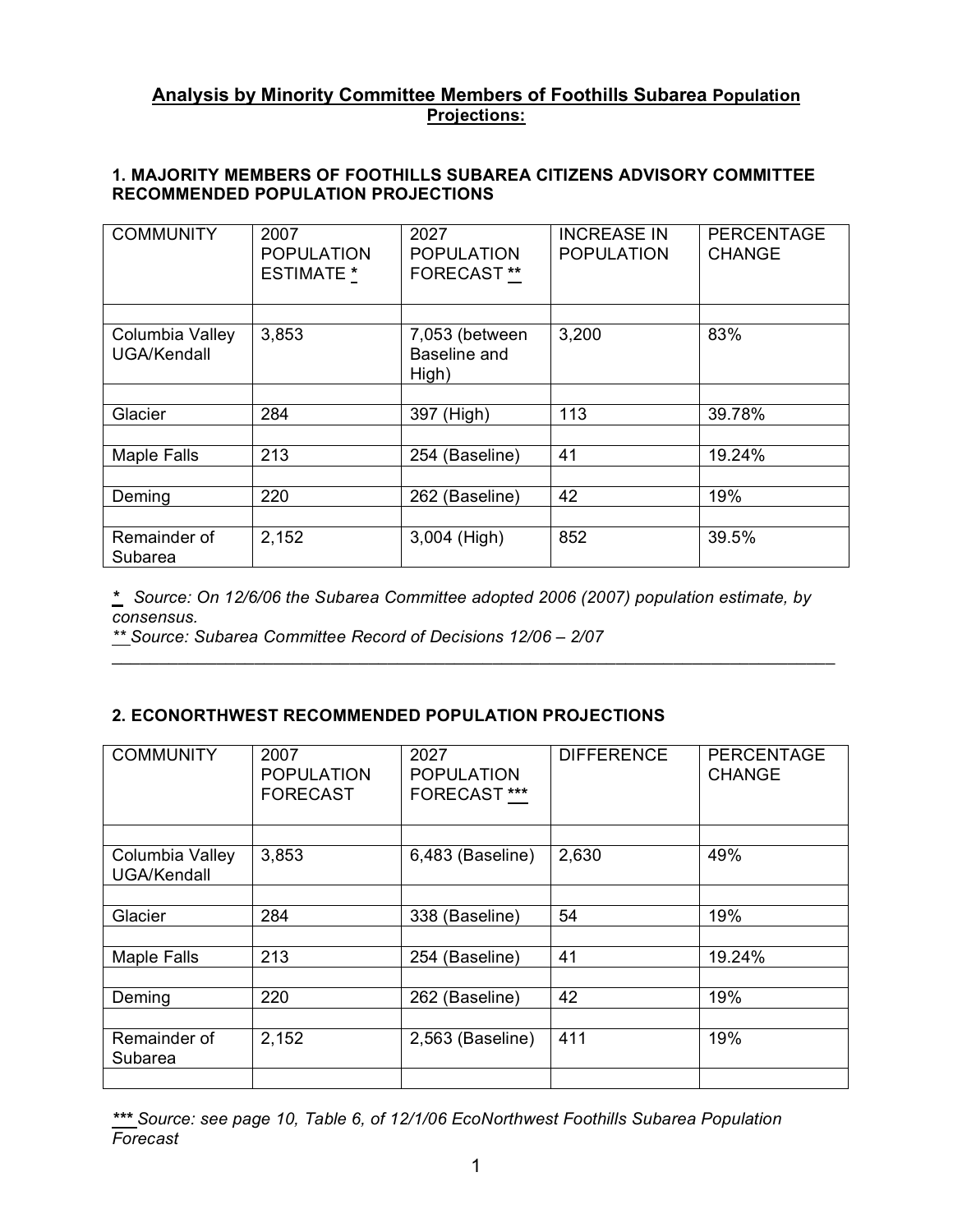# **3. COMPARISON OF ECONORTHWEST'S TO MAJORITY'S PROJECTIONS**

| <b>COMMUNITY</b>                         | ECONORTHWEST'S<br><b>GROWTH</b><br><b>PERCENTAGE</b><br>CHANGE 2007-2027 | <b>MAJORITY'S</b><br><b>GROWTH</b><br><b>PERCENTAGE</b><br><b>CHANGE</b><br>2007-2027 | <b>DIFFERENCE</b><br><b>BETWEEN</b><br><b>ECONORTHWEST</b><br><b>AND MAJORITY</b> | <b>PERCENTAGE</b><br><b>DIFFERENCE</b><br><b>BETWEEN</b><br><b>ECONORTHWEST</b><br><b>AND MAJORITY</b> |
|------------------------------------------|--------------------------------------------------------------------------|---------------------------------------------------------------------------------------|-----------------------------------------------------------------------------------|--------------------------------------------------------------------------------------------------------|
|                                          |                                                                          |                                                                                       |                                                                                   |                                                                                                        |
| Columbia<br>Valley<br><b>UGA/Kendall</b> | 49%                                                                      | 83%                                                                                   | 34%                                                                               | 69% higher than<br><b>EcoNorthwest's</b>                                                               |
|                                          |                                                                          |                                                                                       |                                                                                   |                                                                                                        |
| Glacier                                  | 19%                                                                      | 39.78%                                                                                | 20%                                                                               | 200% higher than<br><b>EcoNorthwest's</b>                                                              |
|                                          |                                                                          |                                                                                       |                                                                                   |                                                                                                        |
| <b>Maple Falls</b>                       | 19.24%                                                                   | 19.24%                                                                                | $\mathbf 0$                                                                       | $\mathbf{0}$                                                                                           |
|                                          |                                                                          |                                                                                       |                                                                                   |                                                                                                        |
| Deming                                   | 19%                                                                      | 19%                                                                                   | $\overline{0}$                                                                    | $\mathbf 0$                                                                                            |
|                                          |                                                                          |                                                                                       |                                                                                   |                                                                                                        |
| Remainder of<br>Subarea                  | 19%                                                                      | 39.5%                                                                                 | 20%                                                                               | 200% higher than<br><b>EcoNorthwest's</b>                                                              |
|                                          |                                                                          |                                                                                       |                                                                                   |                                                                                                        |

Based on the above analysis, we strongly urge that the Majority choice of targeted 2027 populations for the UGA, Glacier and the Remainder of the Subarea be denied.

#### **4. GENERAL QUESTION AND CRITICISM**- **GROWTH RATE FOR SMALL TOWNS AND REMAINING SUBAREA (EXCLUSIVE OF THE COLUMBIA VALLEY UGA)**

EcoNorthwest's decision (found on page 11 of EcoNorthwest's December 1, 2006 Memo on Foothills Subarea Population Forecast) to use its 2002 '*other unincorporated'* growth projection rates (as included in the May 2002 Whatcom County Population and Economic Forecasts) for the small towns (exclusive of the Columbia Valley UGA) and for the remaining subarea, is not appropriate. The 'other unincorporated' geographical area of Whatcom County includes communities which are far larger than any in the Foothills. The inclusion of those communities' growth rates will inappropriately skew the calculation of growth projection rates for the Foothills Subarea.

By way of example, including Sudden Valley is inappropriate. During the period 2000 to 2007 it had a 32.56% growth change. However, during that same period, the Census Designated Places in the Foothills Subarea (**exclusive of the population estimates for the Columbia Valley UGA**, **Glacier and Maple Falls**) had far lower growth rates per the WA State Office of Financial Management Small Area Estimates Program (SAEP) September 13, 2007 Version. Deming's growth change was 1.46%; and Kendall's growth change was 4.17%, nowhere near the 32.56% of Sudden Valley. Even the Columbia Valley UGA only had a rate of 9.32%. Therefore, the EcoNorthwest growth rates are not targeted for the Foothills Subarea small towns and remaining subarea..

Particularly in light of EcoNorthwest's acknowledgement on Appendix B of the December 1, 2006 Memo, of the inherent limitations of small data projections, it is inappropriate to fail to determine more appropriate growth rates for the small towns and the remaining subarea. In all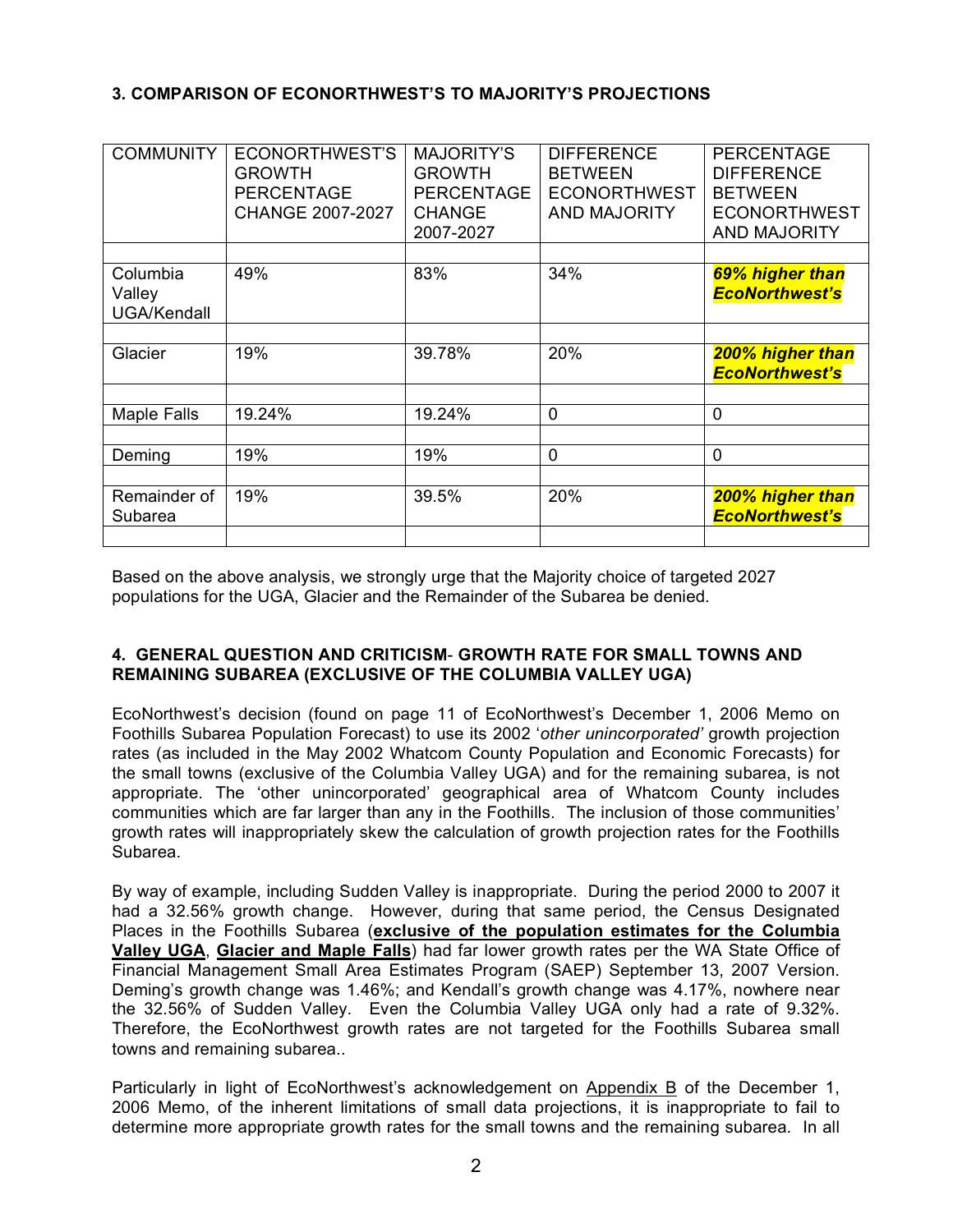likelihood, the revised projection rates would be much lower, and thus there would be an even greater discrepancy between the growth rates adopted by the Majority and any revised more accurate projection rates.

## **5. GENERAL QUESTION AND CRITICISM – GROWTH RATE FOR COLUMBIA VALLEY UGA**

EcoNorthwest utilized the same growth projection rates for 2007-2027 for the Columbia Valley UGA in its December 1, 2006 Memo (found on page 11 of the December 1, 2006 Memo) as EcoNorthwest utilized in its 2002 Report of Population and Economic Forecasts (found on page 3-10 of the 2002 Memo). This decision is troubling. Five years later, EcoNorthwest is using the same growth projection rates as they did in 2002, notwithstanding that OFM has issued, effective September 13, 2007, SAEP historical population numbers for 2002-2007. EcoNorthwest's own report, on pages 3-5 and 3-6 of its 2002 Report states that yearly numbers do in fact make a significant difference. *"In fact, it is the annual variations in growth that urban areas experience that provides us with the most information upon which to base our forecasts for the future."* Therefore, these yearly numbers should have been utilized by EcoNorthwest.

The OFM SAEP population numbers for 2002-2007 show a percent change in population from 2002- 2007 of approximately 5.84% whereas EcoNorthwest's percent change in population from 2002- 2007 is 17%. (Please note that for purposes of this discussion we used the period 2002- 2007 for OFM numbers so as to make a direct comparison to the EcoNorthwest numbers presented in its December 1, 2006 Memo for that time period, rather than the period 2000-2007 discussed in Section 4 above in this analysis.)

Even recognizing that there is a difference in starting population numbers between those as adjusted and chosen by the Subarea Committee and those starting population numbers reported by the US Census 2000 for the UGA, the numbers all relate to the Peaceful Valley CDP:

- the EcoNorthwest 2002 Memo (found on page 3-5), shows that the 2000 Columbia Valley UGA base population was 2490;
- the EcoNorthwest 2002 Memo (found on page 3-10, Table 3-4), showed growth rates for the Colulmbia Valley UGA as 3.4% for 2002-2007, 3.0% for 2007-2012, 2.6% for 2012 -2017 and 2.1% for 2017-2022;
- the EcoNorthwest 2006 Memo (found on page 11) showed growth rates for the Colulmbia Valley UGA as 3.4% for 2006-2007, 3.0% for 2007-2012, 2.6% for 2012 - 2017 and 2.1% for 2017-2027;
- the EcoNorthwest 2002 Memo (found on page 3-5, Table 3-2) showed that the 2000 population of the Columbia Valley UGA was 2490; and
- the OFM 2007 SAEP information showed that the 2000 population of the Peaceful Valley CDP was 2448.

Peaceful Valley CDP includes Paradise Lakes (because there are in only 1144 residents in Peaceful Valley, based on 368 water connections (as of 2007) and household density of 3.11, leaving an additional 1,304 residents of the Peaceful Valley CDP who do not live in Peaceful Valley. The CDP thus appears to encompass the Columbia Valley UGA.

Regardless of the starting population numbers, the growth rates apply to the same community. There should not be such a discrepancy between the growth rates. OFM's 2007 5.84% rates should have been utilized by EcoNorthwest rather than out-of-date rates, with a consequent result that the growth projection rates for 2007-2027 should be revised downward.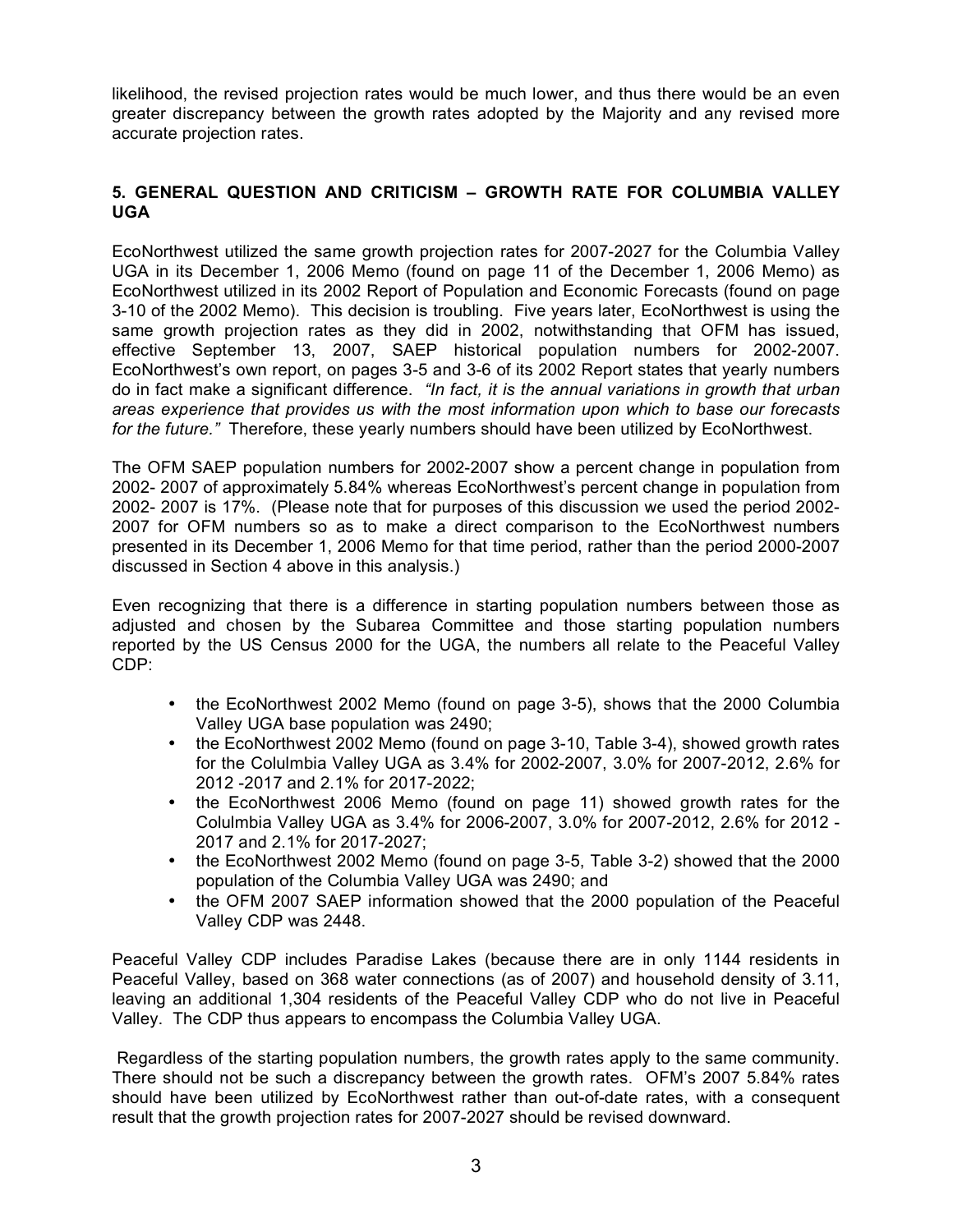#### **6. CONCLUSION.**

We urge that the population analysis by the Majority Committee Members of the Subarea Committee be revoked. We also urge that the EcoNorthwest projections at a minimum be revisited for both the UGA rates and the rates for the small town and remainder of the Subarea. We also suggest that review of Professor John McLaughlin's critique of EcoNorthwest's projection methodology would be appropriate before final growth rates are chosen for the Foothills Subarea.

Thank you for your consideration.

Sincerely,

Jan Eskola, Member at Large Amy Mower, Representative of Maple Falls Cynthia Purdy, Representative of Deming